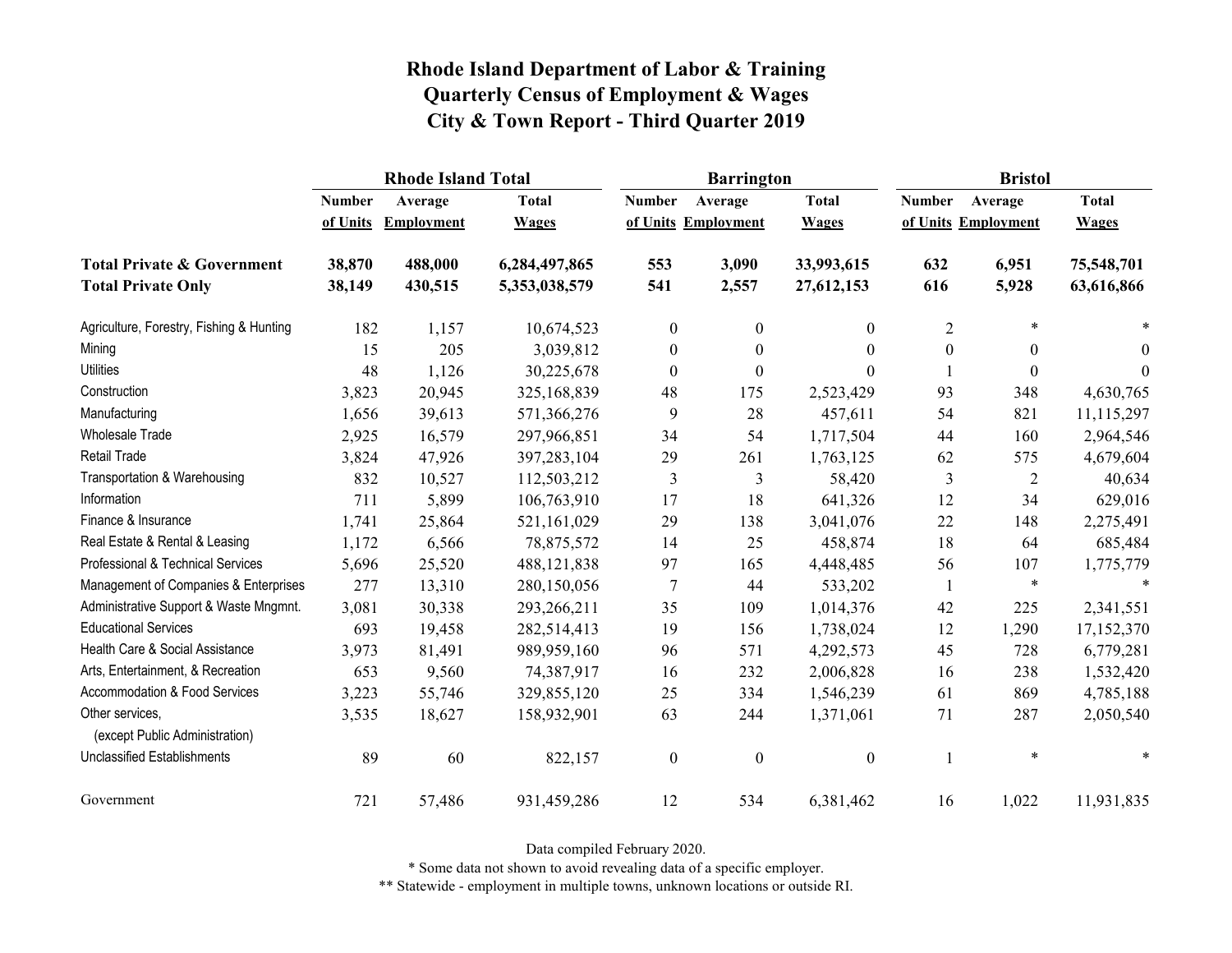|                                                   | <b>Burrillville</b> |                     |                  |                  | <b>Central Falls</b> |                  | Charlestown      |                     |              |
|---------------------------------------------------|---------------------|---------------------|------------------|------------------|----------------------|------------------|------------------|---------------------|--------------|
|                                                   | <b>Number</b>       | Average             | <b>Total</b>     | <b>Number</b>    | Average              | <b>Total</b>     | <b>Number</b>    | Average             | <b>Total</b> |
|                                                   |                     | of Units Employment | <b>Wages</b>     |                  | of Units Employment  | <b>Wages</b>     |                  | of Units Employment | <b>Wages</b> |
| <b>Total Private &amp; Government</b>             | 318                 | 3,621               | 41,600,428       | 318              | 2,838                | 30,280,930       | 248              | 1,817               | 19,205,843   |
| <b>Total Private Only</b>                         | 302                 | 2,772               | 30,459,115       | 309              | 2,362                | 22,603,318       | 233              | 1,536               | 16,113,359   |
| Agriculture, Forestry, Fishing & Hunting          | $\overline{2}$      | $\ast$              | $\ast$           |                  | $\ast$               | $\ast$           | $\overline{2}$   | 19                  | 123,475      |
| Mining                                            | $\boldsymbol{0}$    | $\boldsymbol{0}$    | $\mathbf{0}$     | $\theta$         | $\theta$             | $\boldsymbol{0}$ |                  |                     |              |
| <b>Utilities</b>                                  | $\overline{2}$      | $\ast$              | $\ast$           | $\Omega$         | $\Omega$             | $\theta$         | $\mathbf{0}$     | $\boldsymbol{0}$    | $\theta$     |
| Construction                                      | 72                  | 284                 | 3,964,788        | 60               | 198                  | 2,150,316        | 51               | 171                 | 2,277,930    |
| Manufacturing                                     | 12                  | 660                 | 10,549,479       | 27               | 523                  | 5,154,539        | 3                | 203                 | 2,925,350    |
| Wholesale Trade                                   | 20                  | 71                  | 1,047,536        | 3                | 24                   | 366,231          | 11               | 18                  | 464,651      |
| <b>Retail Trade</b>                               | 19                  | 163                 | 1,125,499        | 47               | 251                  | 1,936,607        | 21               | 172                 | 1,307,978    |
| Transportation & Warehousing                      | 3                   | 35                  | 311,846          | 14               | 34                   | 282,317          | $\overline{c}$   | $\ast$              |              |
| Information                                       | 5                   | 29                  | 185,275          |                  | $\ast$               | 26,062           | 6                | 29                  | 176,026      |
| Finance & Insurance                               | 6                   | 9                   | 110,647          | 6                | 34                   | 303,327          | 12               | 87                  | 1,585,943    |
| Real Estate & Rental & Leasing                    | 6                   | $\ast$              | $\ast$           | $\overline{7}$   | 23                   | 183,421          | 9                | 38                  | 521,069      |
| Professional & Technical Services                 | 33                  | 59                  | 1,227,745        | 10               | 22                   | 234,300          | 20               | 46                  | 977,538      |
| Management of Companies & Enterprises             | $\boldsymbol{0}$    | $\boldsymbol{0}$    | $\theta$         | $\mathbf{0}$     | $\boldsymbol{0}$     | $\boldsymbol{0}$ | $\boldsymbol{0}$ | $\boldsymbol{0}$    | $\theta$     |
| Administrative Support & Waste Mngmnt.            | 23                  | 122                 | 1,352,847        | 22               | 248                  | 3,842,959        | 22               | 77                  | 744,556      |
| <b>Educational Services</b>                       | $\overline{4}$      | 8                   | 23,806           | 3                | 212                  | 2,645,051        | 4                | 3                   | 11,156       |
| Health Care & Social Assistance                   | 27                  | 585                 | 5,824,569        | 41               | 407                  | 3,440,915        | 19               | 216                 | 2,123,297    |
| Arts, Entertainment, & Recreation                 | 5                   | 83                  | 322,628          | $\boldsymbol{0}$ | $\boldsymbol{0}$     | $\boldsymbol{0}$ | $\mathfrak{Z}$   | 34                  | 415,155      |
| Accommodation & Food Services                     | 27                  | 491                 | 2,169,032        | 38               | 274                  | 1,291,548        | 24               | 374                 | 2,086,238    |
| Other services,<br>(except Public Administration) | 36                  | 109                 | 1,087,735        | 28               | 105                  | 729,475          | 23               | 47                  | 319,687      |
| <b>Unclassified Establishments</b>                | $\boldsymbol{0}$    | $\boldsymbol{0}$    | $\boldsymbol{0}$ |                  | $\ast$               | $\ast$           | $\boldsymbol{0}$ | $\boldsymbol{0}$    | $\mathbf{0}$ |
| Government                                        | 16                  | 849                 | 11, 141, 313     | 9                | 476                  | 7,677,612        | 15               | 280                 | 3,092,484    |

Data compiled February 2020.

\* Some data not shown to avoid revealing data of a specific employer.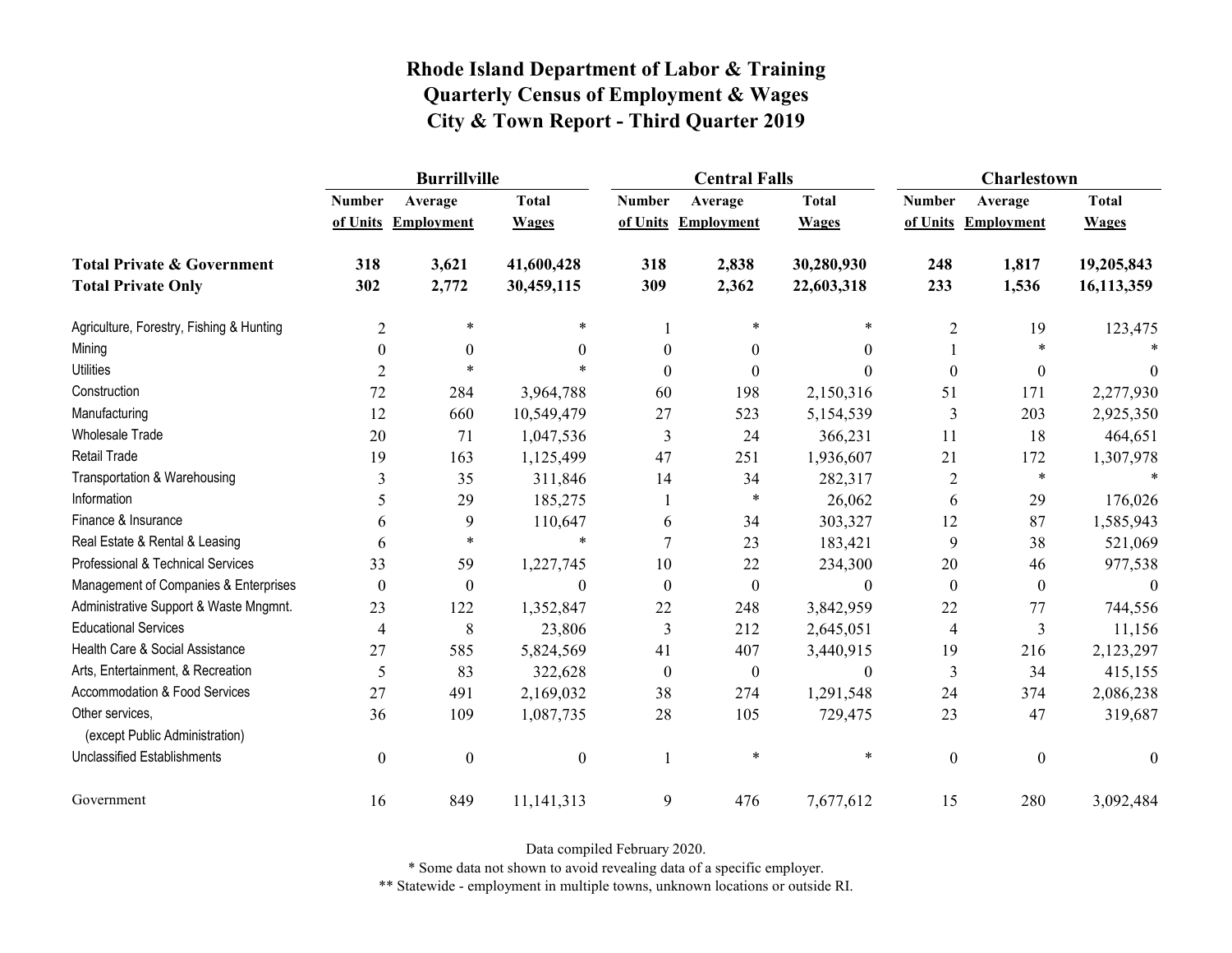|                                                   | Coventry         |                     |                  |                  | <b>Cranston</b>     |              | <b>Cumberland</b> |                     |                  |
|---------------------------------------------------|------------------|---------------------|------------------|------------------|---------------------|--------------|-------------------|---------------------|------------------|
|                                                   | <b>Number</b>    | Average             | <b>Total</b>     | <b>Number</b>    | Average             | <b>Total</b> | <b>Number</b>     | Average             | <b>Total</b>     |
|                                                   |                  | of Units Employment | <b>Wages</b>     |                  | of Units Employment | <b>Wages</b> |                   | of Units Employment | <b>Wages</b>     |
| <b>Total Private &amp; Government</b>             | 737              | 7,993               | 80,035,652       | 2,651            | 35,393              | 415,728,303  | 939               | 11,636              | 149,736,299      |
| <b>Total Private Only</b>                         | 721              | 6,781               | 66,120,111       | 2,614            | 29,712              | 309,753,260  | 926               | 10,870              | 139,723,775      |
| Agriculture, Forestry, Fishing & Hunting          | 3                | $\ast$              | $\ast$           | 14               | 84                  | 517,542      |                   | $\ast$              |                  |
| Mining                                            | $\theta$         | $\boldsymbol{0}$    | $\theta$         | $\overline{2}$   | *                   |              |                   |                     |                  |
| <b>Utilities</b>                                  |                  | $\ast$              | $\ast$           | $\boldsymbol{0}$ | $\boldsymbol{0}$    | $\theta$     | $\overline{2}$    | $\ast$              |                  |
| Construction                                      | 129              | 528                 | 6,107,367        | 245              | 1,207               | 17,718,407   | 119               | 812                 | 12,951,675       |
| Manufacturing                                     | 35               | 508                 | 9,387,428        | 140              | 3,594               | 46,125,176   | 33                | 1,543               | 20,252,915       |
| <b>Wholesale Trade</b>                            | 33               | 306                 | 5,661,819        | 166              | 1,635               | 25,721,578   | 58                | 669                 | 11,455,799       |
| Retail Trade                                      | 92               | 1,713               | 13,065,658       | 306              | 4,917               | 41,389,328   | 87                | 969                 | 7,960,234        |
| Transportation & Warehousing                      | 11               | 111                 | 623,470          | 69               | 816                 | 8,222,920    | 24                | 756                 | 6,792,017        |
| Information                                       | 5                | 13                  | 206,190          | 34               | 315                 | 5,789,683    | 11                | 71                  | 1,249,900        |
| Finance & Insurance                               | 27               | 111                 | 1,345,595        | 145              | 776                 | 14,204,766   | 39                | 169                 | 2,506,795        |
| Real Estate & Rental & Leasing                    | 16               | 59                  | 633,404          | 87               | 395                 | 6,547,091    | 38                | 133                 | 1,628,006        |
| Professional & Technical Services                 | 57               | 286                 | 4,387,606        | 313              | 2,295               | 39,194,666   | 144               | 336                 | 6,426,330        |
| Management of Companies & Enterprises             | 5                | 53                  | 781,194          | 10               | 104                 | 2,310,651    | 12                | 1,289               | 27, 235, 799     |
| Administrative Support & Waste Mngmnt.            | 63               | 474                 | 4,449,768        | 201              | 3,362               | 27,423,646   | 61                | 1,150               | 13,997,694       |
| <b>Educational Services</b>                       | 10               | 94                  | 602,974          | 36               | 285                 | 1,809,093    | 21                | 308                 | 3,588,560        |
| Health Care & Social Assistance                   | 83               | 1,303               | 12,234,389       | 342              | 4,365               | 38,839,706   | 101               | 842                 | 8,171,979        |
| Arts, Entertainment, & Recreation                 | 7                | 26                  | 142,131          | 36               | 475                 | 2,829,932    | 13                | 106                 | 379,294          |
| Accommodation & Food Services                     | 60               | 868                 | 4,238,976        | 211              | 3,454               | 16,582,783   | 65                | 854                 | 4,070,107        |
| Other services,<br>(except Public Administration) | 84               | 304                 | 2,062,006        | 255              | 1,601               | 13,884,819   | 96                | 597                 | 6,299,023        |
| <b>Unclassified Establishments</b>                | $\boldsymbol{0}$ | $\boldsymbol{0}$    | $\boldsymbol{0}$ | $\overline{2}$   | $\ast$              | $\ast$       | $\boldsymbol{0}$  | $\boldsymbol{0}$    | $\boldsymbol{0}$ |
| Government                                        | 16               | 1,212               | 13,915,541       | 37               | 5,681               | 105,975,043  | 13                | 766                 | 10,012,524       |

Data compiled February 2020.

\* Some data not shown to avoid revealing data of a specific employer.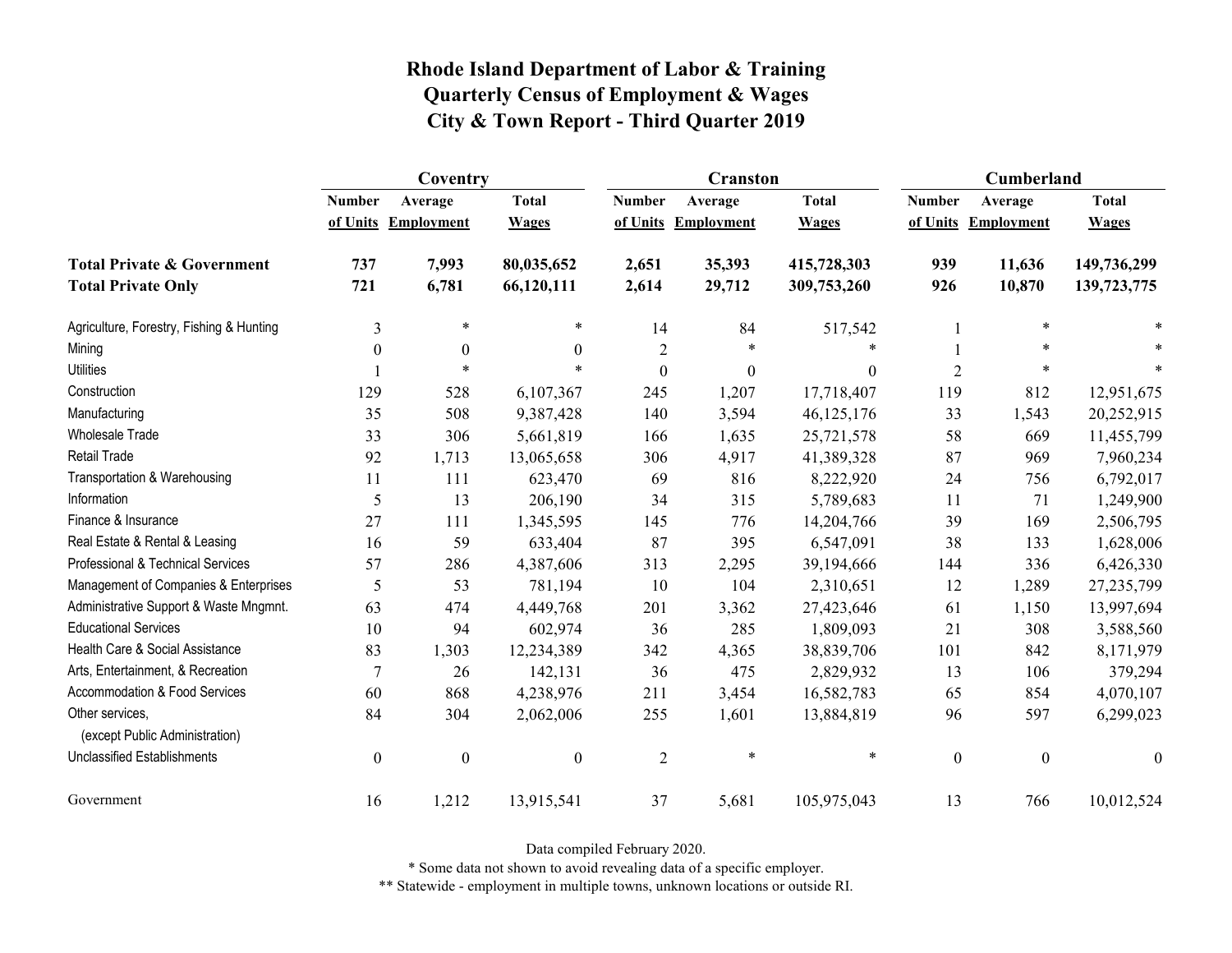|                                                   | <b>East Greenwich</b> |                     |                  |                  | <b>East Providence</b> |               | <b>Exeter</b>    |                     |              |
|---------------------------------------------------|-----------------------|---------------------|------------------|------------------|------------------------|---------------|------------------|---------------------|--------------|
|                                                   | <b>Number</b>         | Average             | <b>Total</b>     | <b>Number</b>    | Average                | <b>Total</b>  | <b>Number</b>    | Average             | <b>Total</b> |
|                                                   |                       | of Units Employment | <b>Wages</b>     |                  | of Units Employment    | <b>Wages</b>  |                  | of Units Employment | <b>Wages</b> |
| <b>Total Private &amp; Government</b>             | 837                   | 8,630               | 102,102,836      | 1,512            | 21,122                 | 252,626,689   | 197              | 1,712               | 21,072,027   |
| <b>Total Private Only</b>                         | 824                   | 7,963               | 90,964,021       | 1,496            | 19,971                 | 229, 281, 277 | 192              | 1,612               | 20,033,197   |
| Agriculture, Forestry, Fishing & Hunting          | $\overline{2}$        | $\ast$              | $\ast$           |                  | $\ast$                 | *             | 6                | 44                  | 339,912      |
| Mining                                            | $\boldsymbol{0}$      | $\boldsymbol{0}$    | $\theta$         | $\boldsymbol{0}$ | $\boldsymbol{0}$       | $\theta$      | $\boldsymbol{0}$ | $\theta$            | $\Omega$     |
| <b>Utilities</b>                                  | $\overline{2}$        | $\ast$              |                  | $\theta$         | $\boldsymbol{0}$       | $\Omega$      | $\mathbf{0}$     | $\theta$            | $\theta$     |
| Construction                                      | 44                    | 197                 | 2,860,556        | 179              | 871                    | 13,730,835    | 42               | 127                 | 1,390,554    |
| Manufacturing                                     | 24                    | 277                 | 4,111,960        | 85               | 2,217                  | 28,854,170    | 9                | 43                  | 699,478      |
| <b>Wholesale Trade</b>                            | 52                    | 179                 | 4,660,023        | 91               | 1,150                  | 16,436,463    | 12               | 37                  | 447,970      |
| <b>Retail Trade</b>                               | 60                    | 885                 | 7,690,681        | 130              | 1,762                  | 17,592,858    | 12               | 87                  | 857,935      |
| Transportation & Warehousing                      | 6                     | 62                  | 432,174          | 33               | 322                    | 2,851,934     | 5                | 63                  | 481,453      |
| Information                                       | 14                    | 81                  | 1,953,819        | 17               | 333                    | 5,528,472     | 3                | $\,8\,$             | 67,357       |
| Finance & Insurance                               | 57                    | 350                 | 6,979,536        | 97               | 2,445                  | 38,908,230    | 5                | 10                  | 115,106      |
| Real Estate & Rental & Leasing                    | 29                    | 48                  | 532,890          | 42               | 212                    | 2,483,569     | 8                | 10                  | 281,441      |
| Professional & Technical Services                 | 163                   | 676                 | 12,171,696       | 210              | 1,112                  | 19,302,628    | 20               | 433                 | 9,269,530    |
| Management of Companies & Enterprises             | 8                     | 363                 | 8,172,678        | 10               | 59                     | 1,226,491     |                  | $\ast$              | $\ast$       |
| Administrative Support & Waste Mngmnt.            | 49                    | 393                 | 3,651,951        | 117              | 1,115                  | 9,354,894     | 21               | 159                 | 2,264,802    |
| <b>Educational Services</b>                       | 16                    | 640                 | 7,816,023        | 24               | 373                    | 3,962,165     | $\overline{2}$   | $\ast$              |              |
| Health Care & Social Assistance                   | 131                   | 1,682               | 17,424,593       | 174              | 4,749                  | 51,442,292    | 11               | 240                 | 1,893,765    |
| Arts, Entertainment, & Recreation                 | 12                    | 105                 | 553,768          | 31               | 744                    | 3,345,407     | 6                | 75                  | 348,574      |
| Accommodation & Food Services                     | 78                    | 1,650               | 8,847,589        | 120              | 1,755                  | 8,286,297     | 16               | 223                 | 1,169,415    |
| Other services,<br>(except Public Administration) | 77                    | 346                 | 2,525,070        | 134              | 750                    | 5,965,901     | 13               | 45                  | 380,409      |
| <b>Unclassified Establishments</b>                | $\boldsymbol{0}$      | $\boldsymbol{0}$    | $\boldsymbol{0}$ | 1                | $\ast$                 | $\ast$        | $\boldsymbol{0}$ | $\boldsymbol{0}$    | $\theta$     |
| Government                                        | 13                    | 667                 | 11,138,815       | 16               | 1,151                  | 23,345,412    | 5                | 99                  | 1,038,830    |

Data compiled February 2020.

\* Some data not shown to avoid revealing data of a specific employer.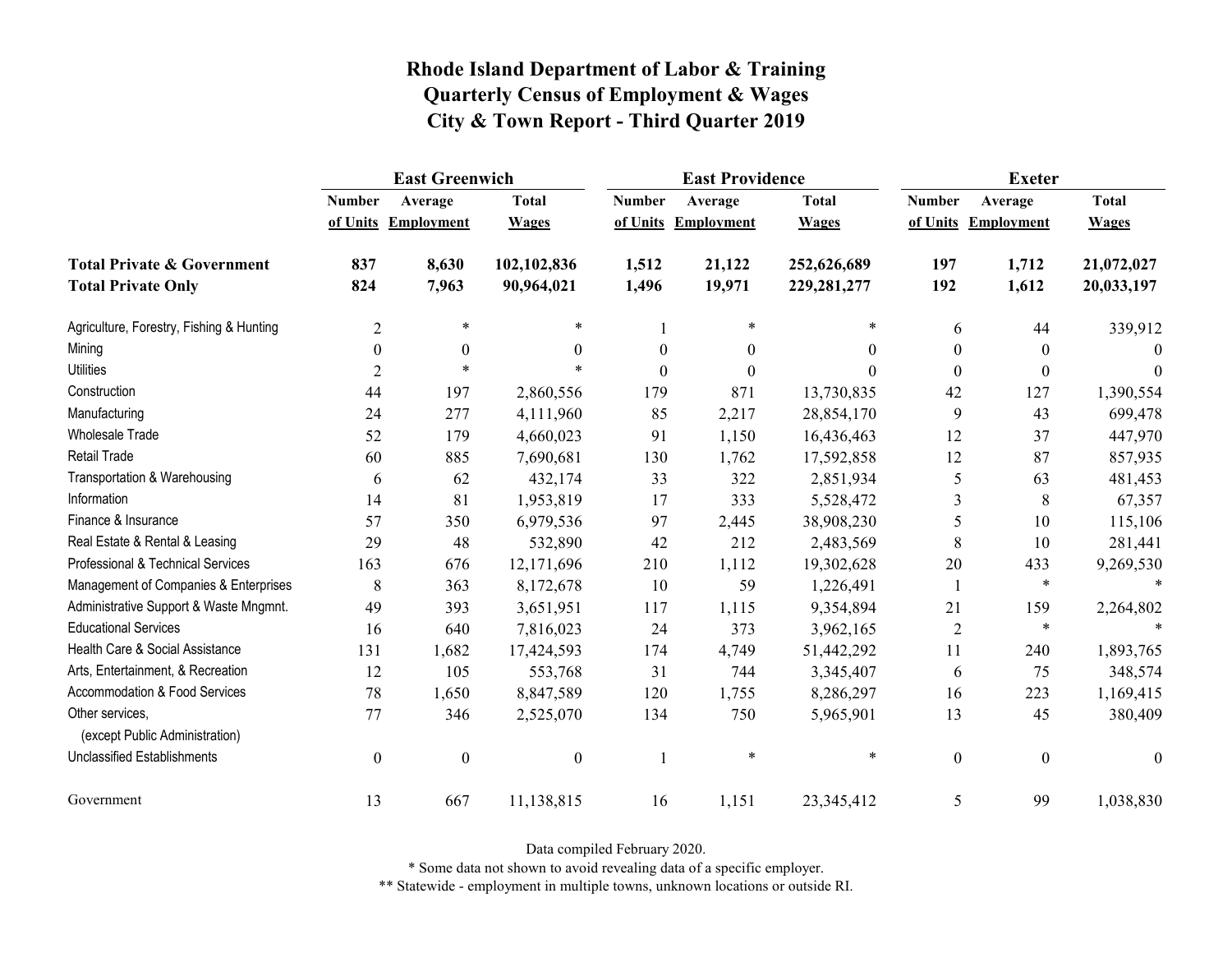|                                                   | Foster           |                     |                  |                  | Glocester           |                  | Hopkinton        |                     |              |
|---------------------------------------------------|------------------|---------------------|------------------|------------------|---------------------|------------------|------------------|---------------------|--------------|
|                                                   | <b>Number</b>    | Average             | <b>Total</b>     | <b>Number</b>    | Average             | <b>Total</b>     | <b>Number</b>    | Average             | <b>Total</b> |
|                                                   |                  | of Units Employment | <b>Wages</b>     |                  | of Units Employment | <b>Wages</b>     |                  | of Units Employment | <b>Wages</b> |
| <b>Total Private &amp; Government</b>             | 100              | 439                 | 3,681,569        | 217              | 1,551               | 14,879,307       | 207              | 1,316               | 12,955,391   |
| <b>Total Private Only</b>                         | 94               | 356                 | 2,698,035        | 200              | 1,141               | 9,860,684        | 195              | 1,189               | 11,620,565   |
| Agriculture, Forestry, Fishing & Hunting          | $\overline{2}$   | $\ast$              | *                | $\overline{2}$   | $\ast$              | *                | 5                | 10                  | 51,834       |
| Mining                                            | $\theta$         | $\boldsymbol{0}$    | $\theta$         | $\theta$         | $\theta$            | $\theta$         |                  | $\ast$              |              |
| <b>Utilities</b>                                  | $\boldsymbol{0}$ | $\boldsymbol{0}$    | $\Omega$         | $\theta$         | $\theta$            | $\theta$         | $\mathbf{0}$     | $\boldsymbol{0}$    | $\theta$     |
| Construction                                      | 20               | 45                  | 500,493          | 60               | 148                 | 1,777,148        | 52               | 189                 | 2,412,527    |
| Manufacturing                                     | 2                | $\ast$              | $\ast$           | 4                | 30                  | 328,223          | 17               | 373                 | 3,940,213    |
| <b>Wholesale Trade</b>                            | 5                | 9                   | 183,264          | 4                | 3                   | 73,165           | $8\,$            | 17                  | 266,046      |
| <b>Retail Trade</b>                               | 9                | 32                  | 173,599          | 19               | 199                 | 1,212,044        | 19               | 118                 | 869,091      |
| Transportation & Warehousing                      | 5                | 26                  | 187,063          | 6                | 46                  | 494,816          | $\boldsymbol{0}$ | $\boldsymbol{0}$    | $\theta$     |
| Information                                       | $\overline{2}$   | $\ast$              | $\ast$           | 4                | 22                  | 94,408           | 3                | 25                  | 91,595       |
| Finance & Insurance                               |                  | *                   | *                | 9                | 24                  | 299,407          | 5                | 6                   | 111,131      |
| Real Estate & Rental & Leasing                    | $\theta$         | $\boldsymbol{0}$    | $\Omega$         | 5                | 8                   | 85,244           |                  | 4                   | 57,535       |
| Professional & Technical Services                 | 12               | 20                  | 211,560          | 14               | 75                  | 1,334,792        | 12               | 35                  | 568,369      |
| Management of Companies & Enterprises             |                  | $\ast$              | $\ast$           | $\Omega$         | $\theta$            | $\boldsymbol{0}$ | $\mathbf{1}$     | $\ast$              | $\ast$       |
| Administrative Support & Waste Mngmnt.            | 8                | 16                  | 147,720          | 14               | 73                  | 586,910          | 18               | 45                  | 476,704      |
| <b>Educational Services</b>                       |                  | $\ast$              | $\ast$           | $\overline{2}$   | *                   | *                | $\mathbf{1}$     | $\ast$              |              |
| Health Care & Social Assistance                   | 8                | 52                  | 456,211          | 19               | 228                 | 1,963,162        | 21               | 171                 | 1,619,787    |
| Arts, Entertainment, & Recreation                 | 3                | 57                  | 243,032          | 3                | 38                  | 252,548          | 6                | 58                  | 219,322      |
| Accommodation & Food Services                     |                  | 35                  | 126,681          | 18               | 193                 | 835,203          | 10               | 90                  | 467,454      |
| Other services,<br>(except Public Administration) | 8                | 21                  | 121,080          | 17               | 43                  | 437,527          | 15               | 39                  | 273,451      |
| <b>Unclassified Establishments</b>                | $\boldsymbol{0}$ | $\boldsymbol{0}$    | $\boldsymbol{0}$ | $\boldsymbol{0}$ | $\mathbf{0}$        | $\boldsymbol{0}$ | $\boldsymbol{0}$ | $\boldsymbol{0}$    | $\mathbf{0}$ |
| Government                                        | 6                | 83                  | 983,534          | 17               | 410                 | 5,018,623        | 12               | 127                 | 1,334,826    |

Data compiled February 2020.

\* Some data not shown to avoid revealing data of a specific employer.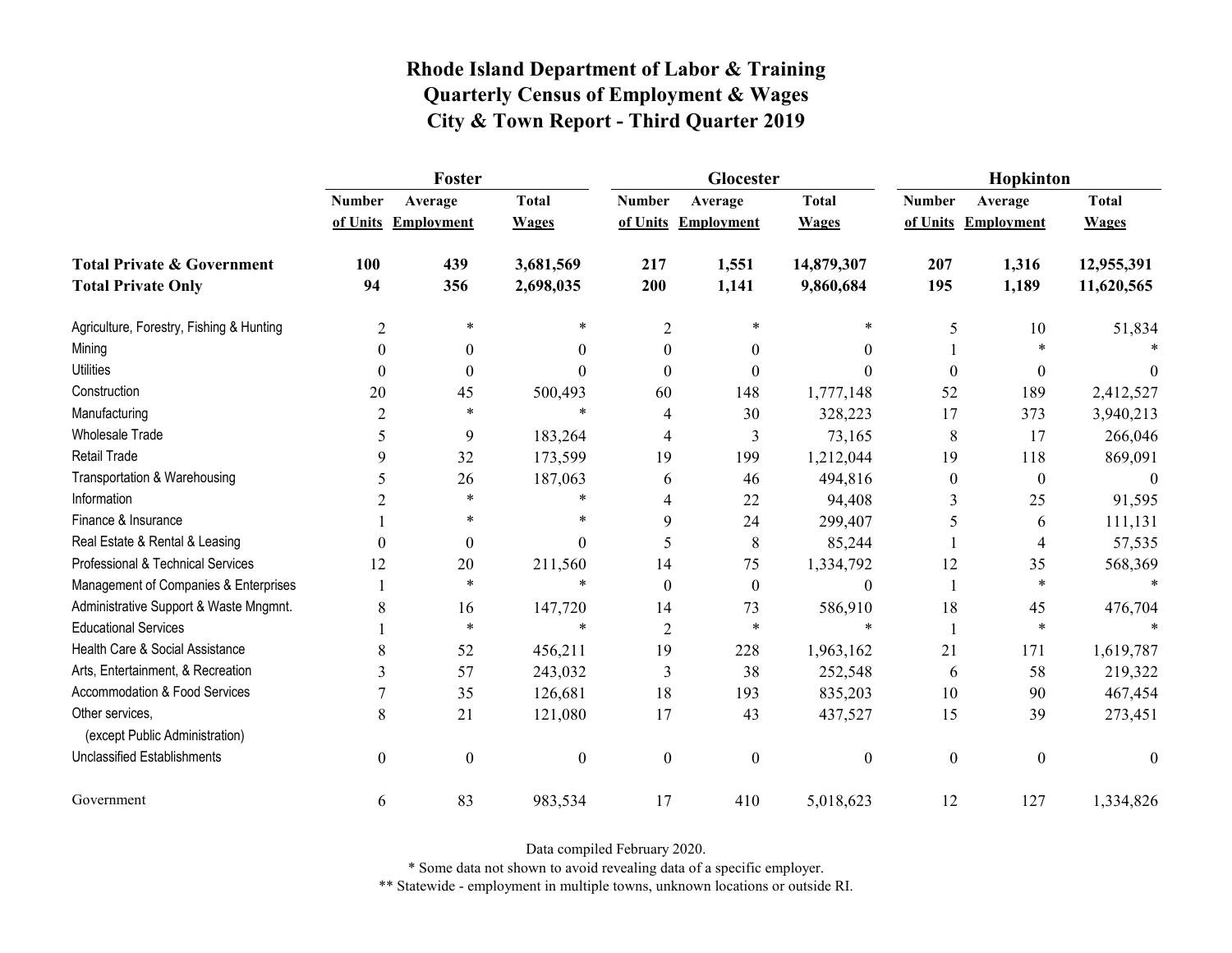|                                                   | <b>Jamestown</b> |                     |                  |                  | <b>Johnston</b>     |                  | Lincoln          |                     |               |
|---------------------------------------------------|------------------|---------------------|------------------|------------------|---------------------|------------------|------------------|---------------------|---------------|
|                                                   | <b>Number</b>    | Average             | <b>Total</b>     | <b>Number</b>    | Average             | <b>Total</b>     | <b>Number</b>    | Average             | <b>Total</b>  |
|                                                   |                  | of Units Employment | <b>Wages</b>     |                  | of Units Employment | <b>Wages</b>     |                  | of Units Employment | <b>Wages</b>  |
| <b>Total Private &amp; Government</b>             | 225              | 1,391               | 15,376,928       | 1,136            | 16,862              | 223,791,258      | 809              | 15,530              | 201,954,288   |
| <b>Total Private Only</b>                         | 210              | 1,050               | 11,410,447       | 1,122            | 15,448              | 205,294,472      | 788              | 14,362              | 182, 152, 685 |
| Agriculture, Forestry, Fishing & Hunting          | 4                | 27                  | 127,706          | $\tau$           | 59                  | 312,288          | $\overline{2}$   |                     |               |
| Mining                                            | $\theta$         | $\theta$            | $\overline{0}$   |                  | $\ast$              | $\ast$           | $\theta$         | $\theta$            | $\theta$      |
| <b>Utilities</b>                                  | $\theta$         | $\boldsymbol{0}$    | $\boldsymbol{0}$ | $\overline{2}$   | $\ast$              | $\ast$           | $\overline{3}$   |                     |               |
| Construction                                      | 24               | 81                  | 1,021,961        | 176              | 1,045               | 15,565,152       | 97               | 900                 | 13,361,693    |
| Manufacturing                                     | 5                | 13                  | 155,682          | 69               | 802                 | 7,957,578        | 47               | 1,839               | 26,406,321    |
| <b>Wholesale Trade</b>                            | 17               | 43                  | 1,873,639        | 41               | 279                 | 4,655,632        | 60               | 519                 | 8,101,711     |
| Retail Trade                                      | 11               | 86                  | 444,453          | 140              | 1,723               | 14,546,527       | 54               | 857                 | 7,823,358     |
| Transportation & Warehousing                      | 4                | 5                   | 50,921           | 35               | 488                 | 5,130,840        | 19               | 411                 | 4,697,913     |
| Information                                       | 4                | 12                  | 160,004          | 6                | 332                 | 10,703,721       | 11               | 275                 | 2,945,643     |
| Finance & Insurance                               | 7                | 12                  | 275,557          | 25               | 4,182               | 85,712,239       | 32               | 2,743               | 48,796,596    |
| Real Estate & Rental & Leasing                    | 8                | 21                  | 185,844          | 43               | 419                 | 4,839,454        | 26               | 60                  | 871,462       |
| Professional & Technical Services                 | 52               | 151                 | 2,828,128        | 90               | 217                 | 3,223,705        | 124              | 568                 | 10,811,953    |
| Management of Companies & Enterprises             | $\mathbf{0}$     | $\boldsymbol{0}$    | $\boldsymbol{0}$ | 5                | 31                  | 550,127          | 9                | 572                 | 10,151,215    |
| Administrative Support & Waste Mngmnt.            | 18               | 81                  | 814,557          | 132              | 1,704               | 17,778,938       | 63               | 788                 | 6,886,797     |
| <b>Educational Services</b>                       | $\theta$         | $\boldsymbol{0}$    | $\boldsymbol{0}$ | 9                | 80                  | 344,777          | 12               | 189                 | 2,761,365     |
| Health Care & Social Assistance                   | 10               | 70                  | 414,381          | 140              | 2,192               | 22,321,865       | 87               | 1,233               | 11,592,577    |
| Arts, Entertainment, & Recreation                 | 9                | 197                 | 1,079,705        | 11               | 95                  | 653,472          | 17               | 497                 | 2,709,252     |
| Accommodation & Food Services                     | 15               | 170                 | 1,116,492        | 93               | 1,223               | 5,401,321        | 56               | 2,512               | 19,935,883    |
| Other services,<br>(except Public Administration) | 22               | 82                  | 861,417          | 97               | 518                 | 4,191,691        | 69               | 342                 | 2,699,534     |
| <b>Unclassified Establishments</b>                | $\boldsymbol{0}$ | $\boldsymbol{0}$    | $\boldsymbol{0}$ | $\boldsymbol{0}$ | $\boldsymbol{0}$    | $\boldsymbol{0}$ | $\boldsymbol{0}$ | $\mathbf{0}$        | $\theta$      |
| Government                                        | 15               | 341                 | 3,966,481        | 14               | 1,414               | 18,496,786       | 21               | 1,168               | 19,801,603    |

Data compiled February 2020.

\* Some data not shown to avoid revealing data of a specific employer.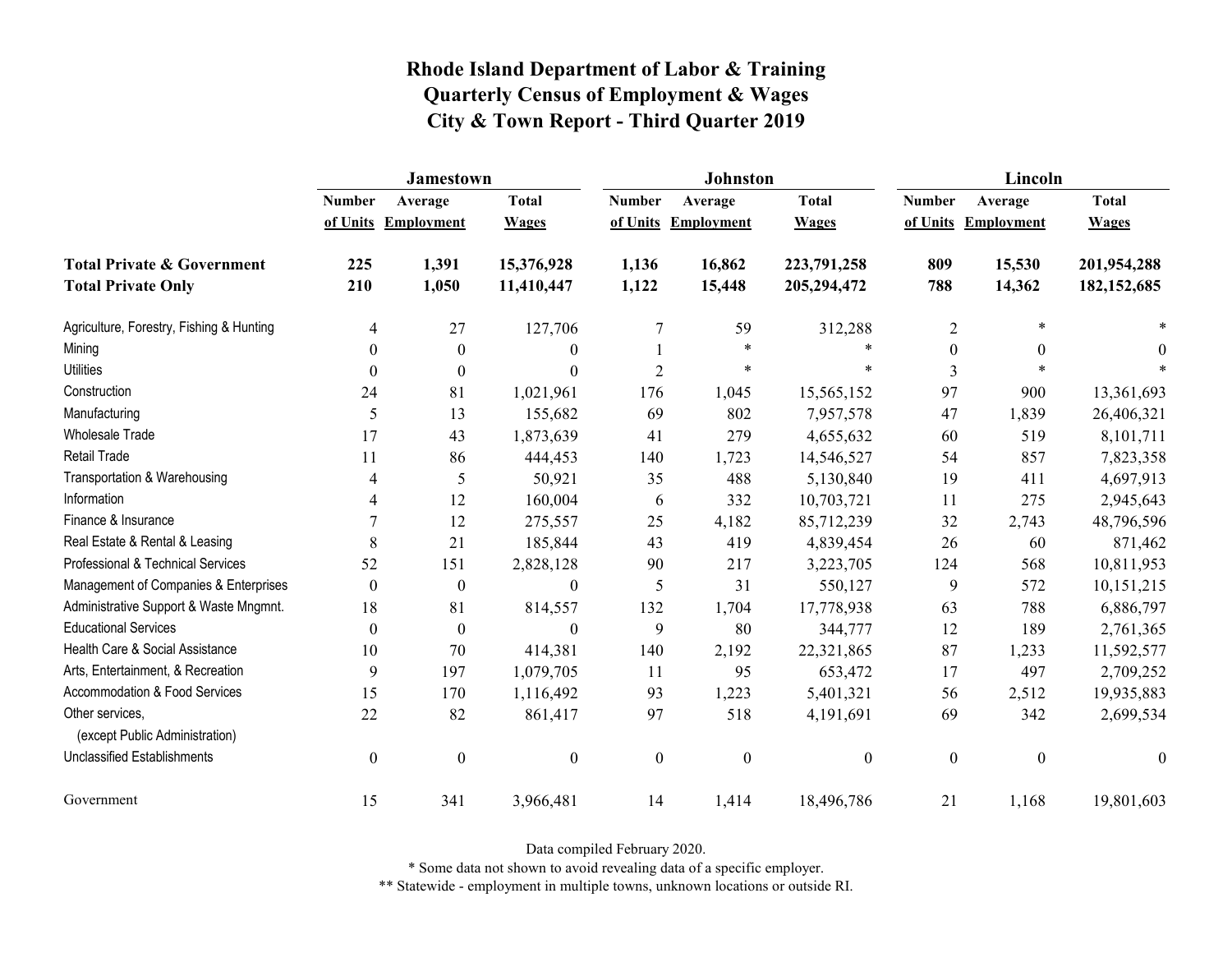|                                                   | <b>Little Compton</b> |                     |                  |                  | <b>Middletown</b>   |                  | Narragansett     |                     |              |
|---------------------------------------------------|-----------------------|---------------------|------------------|------------------|---------------------|------------------|------------------|---------------------|--------------|
|                                                   | <b>Number</b>         | Average             | <b>Total</b>     | <b>Number</b>    | Average             | <b>Total</b>     | <b>Number</b>    | Average             | <b>Total</b> |
|                                                   |                       | of Units Employment | <b>Wages</b>     |                  | of Units Employment | <b>Wages</b>     |                  | of Units Employment | <b>Wages</b> |
| <b>Total Private &amp; Government</b>             | 154                   | 919                 | 8,489,505        | 718              | 11,537              | 147,011,621      | 482              | 5,542               | 54,536,025   |
| <b>Total Private Only</b>                         | 148                   | 790                 | 7,254,640        | 706              | 11,031              | 139,807,442      | 463              | 4,672               | 40,570,927   |
| Agriculture, Forestry, Fishing & Hunting          | $10\,$                | 83                  | 506,704          | 6                | 94                  | 714,656          | $\overline{7}$   | 34                  | 346,558      |
| Mining                                            | $\theta$              | $\theta$            | $\theta$         |                  | $\ast$              |                  | $\boldsymbol{0}$ | $\theta$            | $\Omega$     |
| <b>Utilities</b>                                  | $\boldsymbol{0}$      | $\boldsymbol{0}$    | $\theta$         |                  | $\ast$              | $\ast$           | $\boldsymbol{0}$ | $\theta$            | $\theta$     |
| Construction                                      | 28                    | 134                 | 1,793,193        | 72               | 484                 | 6,690,819        | 46               | 197                 | 2,353,887    |
| Manufacturing                                     | 4                     | $\ast$              | $\ast$           | 13               | 495                 | 9,042,800        | 13               | 328                 | 4,628,852    |
| <b>Wholesale Trade</b>                            | 5                     | 10                  | 204,129          | 23               | 120                 | 1,575,130        | $22\,$           | 83                  | 1,229,622    |
| <b>Retail Trade</b>                               | 6                     | 29                  | 180,474          | 85               | 1,468               | 12,729,078       | 54               | 719                 | 5,260,605    |
| Transportation & Warehousing                      | $\overline{2}$        | $\ast$              | *                | 13               | 223                 | 1,790,531        | 9                | 184                 | 1,683,889    |
| Information                                       | $\mathbf{0}$          | $\boldsymbol{0}$    | $\boldsymbol{0}$ | 11               | 98                  | 2,271,390        | $\,$ 8 $\,$      | 13                  | 598,452      |
| Finance & Insurance                               | $\overline{2}$        | $\ast$              |                  | 36               | 572                 | 11,888,463       | 23               | 58                  | 1,171,062    |
| Real Estate & Rental & Leasing                    | 3                     | 3                   | 40,100           | 29               | 112                 | 1,224,404        | 20               | 138                 | 1,303,811    |
| Professional & Technical Services                 | 22                    | 31                  | 576,056          | 104              | 2,483               | 46,584,649       | 56               | 130                 | 2,227,599    |
| Management of Companies & Enterprises             | $\boldsymbol{0}$      | $\boldsymbol{0}$    | $\theta$         | 8                | 388                 | 6,531,825        | 3                | $\overline{2}$      | 1,338,079    |
| Administrative Support & Waste Mngmnt.            | 22                    | 64                  | 624,946          | 53               | 359                 | 2,998,460        | 28               | 130                 | 1,204,897    |
| <b>Educational Services</b>                       | $\overline{2}$        | $\ast$              | $\ast$           | 12               | 193                 | 2,395,392        | 10               | 14                  | 108,121      |
| Health Care & Social Assistance                   | 6                     | 43                  | 227,603          | 74               | 1,314               | 11,963,927       | 36               | 396                 | 3,504,695    |
| Arts, Entertainment, & Recreation                 | $\overline{7}$        | 114                 | 884,592          | 17               | 202                 | 5,929,528        | 9                | 358                 | 2,447,092    |
| Accommodation & Food Services                     | 9                     | 106                 | 497,408          | 88               | 1,887               | 11,488,087       | 74               | 1,592               | 9,343,048    |
| Other services,<br>(except Public Administration) | 20                    | 93                  | 688,341          | 60               | 520                 | 3,370,871        | 45               | 296                 | 1,820,658    |
| <b>Unclassified Establishments</b>                | $\boldsymbol{0}$      | $\boldsymbol{0}$    | $\boldsymbol{0}$ | $\boldsymbol{0}$ | $\boldsymbol{0}$    | $\boldsymbol{0}$ | $\boldsymbol{0}$ | $\boldsymbol{0}$    | $\theta$     |
| Government                                        | 6                     | 129                 | 1,234,865        | 12               | 505                 | 7,204,179        | 19               | 870                 | 13,965,098   |

Data compiled February 2020.

\* Some data not shown to avoid revealing data of a specific employer.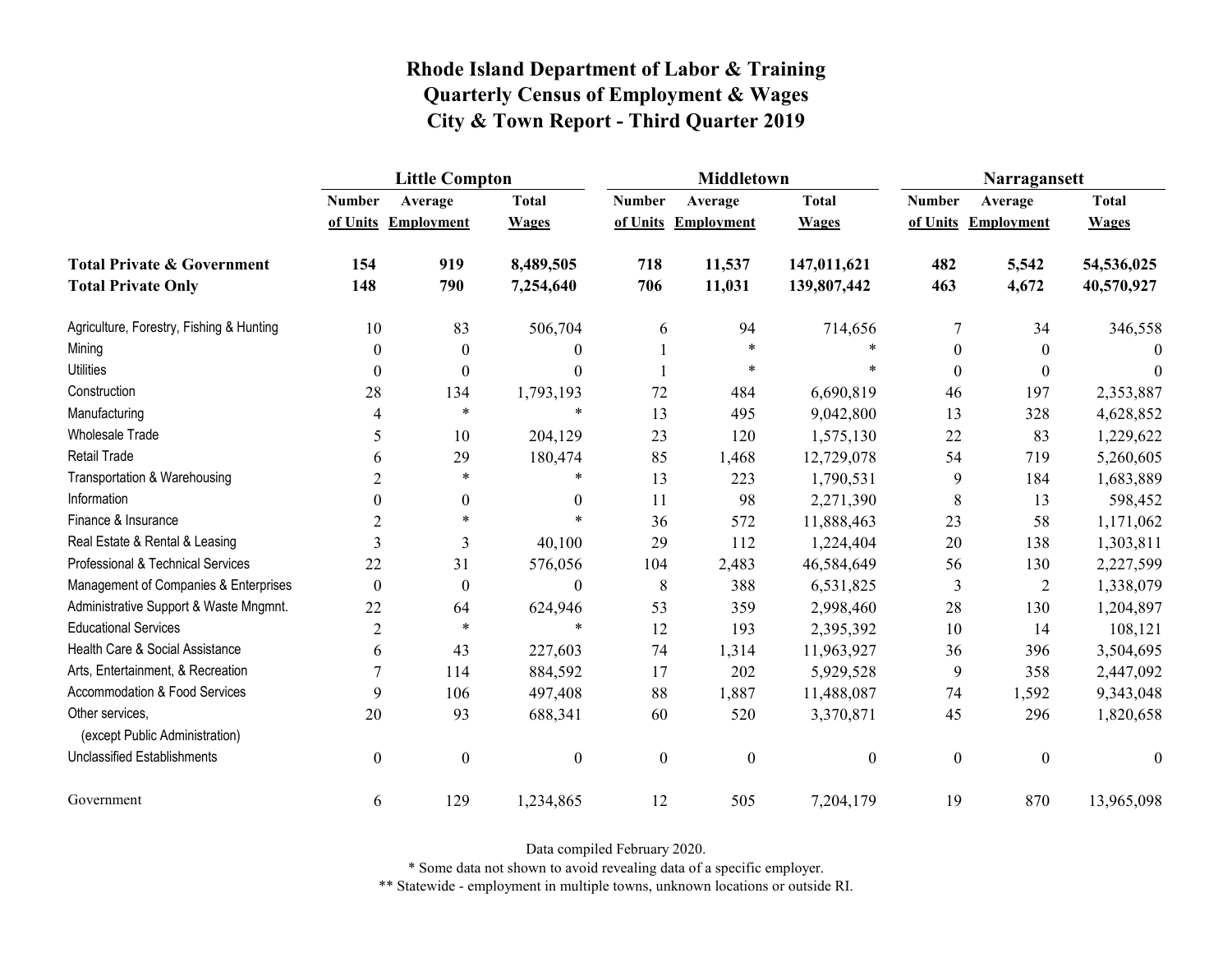|                                                   | <b>New Shoreham</b> |                     |              |               | <b>Newport</b>      |              | <b>North Kingstown</b> |                     |                  |
|---------------------------------------------------|---------------------|---------------------|--------------|---------------|---------------------|--------------|------------------------|---------------------|------------------|
|                                                   | <b>Number</b>       | Average             | <b>Total</b> | <b>Number</b> | Average             | <b>Total</b> | <b>Number</b>          | Average             | <b>Total</b>     |
|                                                   |                     | of Units Employment | <b>Wages</b> |               | of Units Employment | <b>Wages</b> |                        | of Units Employment | <b>Wages</b>     |
| <b>Total Private &amp; Government</b>             | 212                 | 1,869               | 18,834,853   | 1,347         | 20,253              | 270,621,587  | 1,065                  | 17,833              | 233,683,080      |
| <b>Total Private Only</b>                         | 200                 | 1,717               | 17,233,270   | 1,310         | 14,358              | 148,839,613  | 1,044                  | 16,501              | 217,229,380      |
| Agriculture, Forestry, Fishing & Hunting          | 3                   | 3                   | 13,150       | 4             | 20                  | 238,857      | 11                     | 98                  | 2,915,925        |
| Mining                                            | 0                   | $\theta$            | 0            | $\theta$      | $\theta$            | $\theta$     | $\theta$               | $\theta$            |                  |
| <b>Utilities</b>                                  |                     | $\ast$              | $\ast$       |               | $\ast$              |              |                        | $\ast$              |                  |
| Construction                                      | 29                  | 60                  | 861,819      | 78            | 341                 | 4,619,339    | 103                    | 547                 | 9,365,132        |
| Manufacturing                                     | 8                   | 13                  | 96,784       | 33            | 224                 | 2,579,934    | 62                     | 6,570               | 105,967,791      |
| <b>Wholesale Trade</b>                            | $\boldsymbol{0}$    | $\boldsymbol{0}$    | 0            | 58            | 159                 | 2,626,750    | 81                     | 655                 | 11,392,594       |
| Retail Trade                                      | 32                  | 160                 | 1,606,132    | 195           | 1,573               | 11,440,127   | 112                    | 2,056               | 16,263,862       |
| Transportation & Warehousing                      | 5                   | 52                  | 182,573      | 36            | 246                 | 2,438,294    | 32                     | 474                 | 6,176,280        |
| Information                                       | $\overline{2}$      | $\ast$              | *            | 20            | 126                 | 1,906,527    | 17                     | 188                 | 5,298,266        |
| Finance & Insurance                               |                     | $\ast$              | $\ast$       | 50            | 207                 | 10,043,983   | 47                     | 358                 | 5,426,533        |
| Real Estate & Rental & Leasing                    | 14                  | 118                 | 942,482      | 51            | 467                 | 5,231,544    | 24                     | $\ast$              |                  |
| Professional & Technical Services                 | 4                   |                     | 13,230       | 190           | 644                 | 11,618,040   | 156                    | 418                 | 8,242,566        |
| Management of Companies & Enterprises             |                     | $\ast$              | $\ast$       | 8             | 122                 | 3,256,116    | 17                     | 848                 | 10,806,989       |
| Administrative Support & Waste Mngmnt.            | 14                  | 48                  | 493,908      | 103           | 431                 | 4,362,141    | 82                     | 588                 | 6,194,317        |
| <b>Educational Services</b>                       |                     | $\ast$              | $\ast$       | 18            | 633                 | 8,197,118    | 22                     | 127                 | 759,015          |
| Health Care & Social Assistance                   | $\overline{3}$      | 15                  | 233,601      | 82            | 1,669               | 19,410,559   | 93                     | 1,640               | 14,886,660       |
| Arts, Entertainment, & Recreation                 | 11                  | 54                  | 510,247      | 48            | 1,101               | 9,084,216    | 34                     | 363                 | 2,352,710        |
| Accommodation & Food Services                     | 57                  | 1,136               | 11,701,134   | 180           | 5,436               | 42,765,257   | 63                     | 980                 | 4,658,893        |
| Other services,<br>(except Public Administration) | 13                  | 30                  | 217,082      | 154           | 959                 | 9,011,061    | 87                     | 453                 | 3,626,269        |
| Unclassified Establishments                       |                     | $\ast$              | $\ast$       |               | $\ast$              | $\ast$       | $\boldsymbol{0}$       | $\mathbf{0}$        | $\boldsymbol{0}$ |
| Government                                        | 12                  | 152                 | 1,601,583    | 37            | 5,895               | 121,781,974  | 21                     | 1,332               | 16,453,700       |

Data compiled February 2020.

\* Some data not shown to avoid revealing data of a specific employer.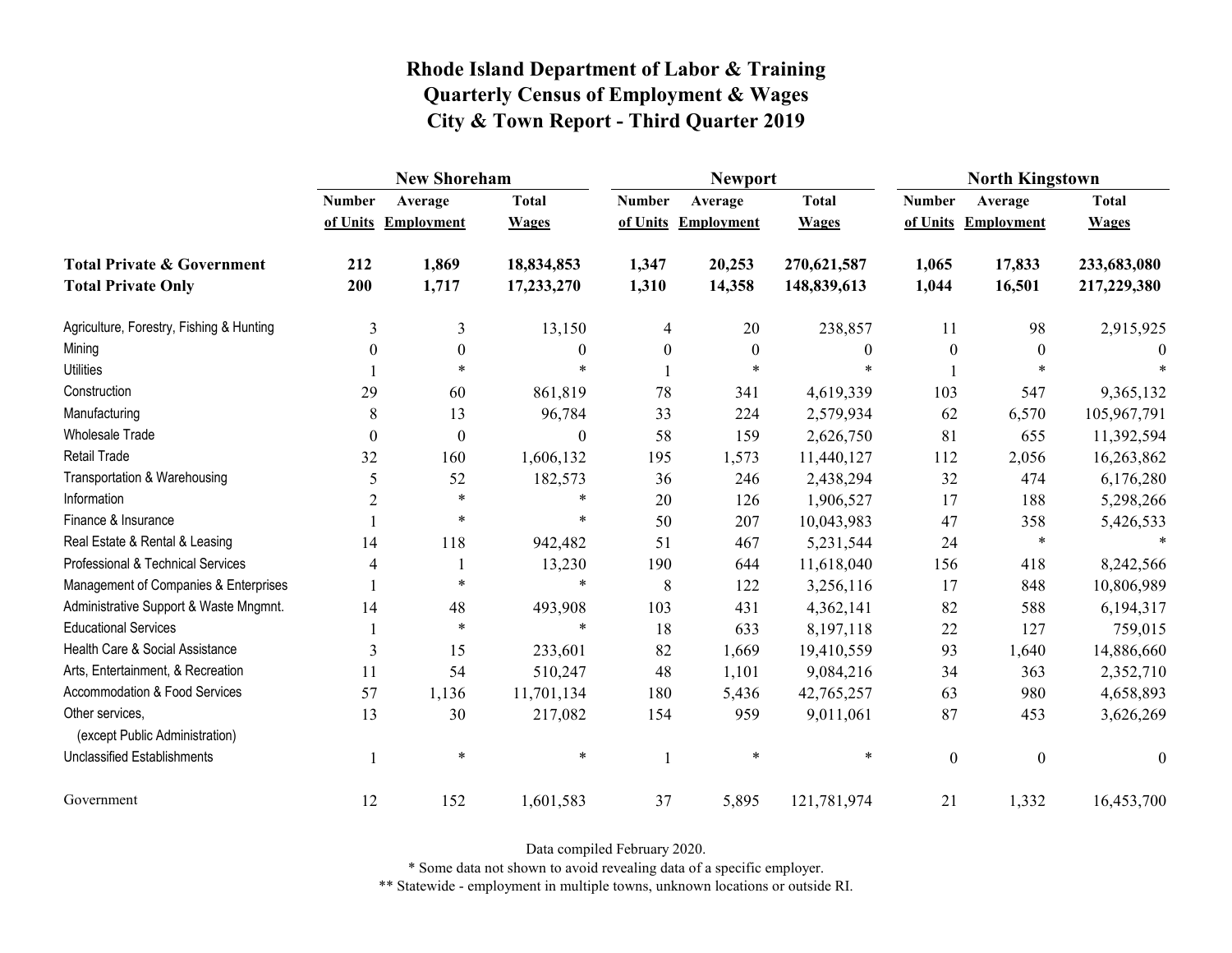|                                                   | <b>North Providence</b> |                     |              |                  | <b>North Smithfield</b> |                  | Pawtucket     |                     |               |
|---------------------------------------------------|-------------------------|---------------------|--------------|------------------|-------------------------|------------------|---------------|---------------------|---------------|
|                                                   | <b>Number</b>           | Average             | <b>Total</b> | <b>Number</b>    | Average                 | <b>Total</b>     | <b>Number</b> | Average             | <b>Total</b>  |
|                                                   |                         | of Units Employment | <b>Wages</b> |                  | of Units Employment     | <b>Wages</b>     |               | of Units Employment | <b>Wages</b>  |
| <b>Total Private &amp; Government</b>             | 697                     | 6,935               | 66,225,026   | 421              | 5,016                   | 51,848,561       | 1,630         | 20,966              | 253,792,605   |
| <b>Total Private Only</b>                         | 687                     | 6,116               | 54,458,652   | 412              | 4,735                   | 48,513,465       | 1,607         | 19,419              | 227, 213, 754 |
| Agriculture, Forestry, Fishing & Hunting          |                         | $\ast$              | $\ast$       | 3                | $\ast$                  | $\ast$           | $\mathbf{2}$  | $\ast$              |               |
| Mining                                            |                         | $\ast$              | *            | $\overline{2}$   | $\ast$                  | $\ast$           | $\Omega$      | $\Omega$            | $\theta$      |
| <b>Utilities</b>                                  | $\boldsymbol{0}$        | $\boldsymbol{0}$    | $\theta$     | $\boldsymbol{0}$ | $\boldsymbol{0}$        | $\boldsymbol{0}$ | 3             |                     |               |
| Construction                                      | 63                      | 229                 | 2,877,514    | 65               | 240                     | 2,999,142        | 170           | 1,114               | 16,901,755    |
| Manufacturing                                     | 28                      | 178                 | 2,099,397    | 19               | 496                     | 5,184,889        | 137           | 3,312               | 44,325,432    |
| Wholesale Trade                                   | 22                      | 82                  | 2,710,288    | 25               | 181                     | 2,617,401        | 82            | 581                 | 7,275,229     |
| Retail Trade                                      | 88                      | 967                 | 7,099,328    | 45               | 1,213                   | 10,149,805       | 172           | 1,353               | 10,858,388    |
| Transportation & Warehousing                      | 21                      | 138                 | 1,222,841    | 12               | 320                     | 3,681,935        | 72            | 444                 | 4,758,438     |
| Information                                       | 8                       | 17                  | 290,235      | 4                | 9                       | 108,436          | 19            | 46                  | 771,552       |
| Finance & Insurance                               | 25                      | 109                 | 1,505,574    | 21               | 91                      | 1,733,389        | 48            | 606                 | 9,633,666     |
| Real Estate & Rental & Leasing                    | 38                      | 148                 | 1,294,829    | 13               | 32                      | 269,378          | 50            | 237                 | 2,341,094     |
| Professional & Technical Services                 | 67                      | 216                 | 2,829,696    | 52               | 271                     | 4,815,045        | 147           | 758                 | 12,461,698    |
| Management of Companies & Enterprises             | 3                       | 13                  | 167,952      | $\boldsymbol{0}$ | $\boldsymbol{0}$        | $\boldsymbol{0}$ | 9             | 1,413               | 35,275,774    |
| Administrative Support & Waste Mngmnt.            | 47                      | 724                 | 5,098,074    | 24               | 293                     | 3,971,946        | 119           | 2,305               | 20,151,861    |
| <b>Educational Services</b>                       | 9                       | 22                  | 128,046      | 5                | 5                       | 32,944           | 25            | 376                 | 3,729,455     |
| Health Care & Social Assistance                   | 108                     | 2,084               | 20,635,027   | 52               | 674                     | 6,523,428        | 216           | 3,438               | 29,932,078    |
| Arts, Entertainment, & Recreation                 | 5                       | 53                  | 240,828      | $\overline{7}$   | 71                      | 452,012          | 27            | 523                 | 10,834,442    |
| Accommodation & Food Services                     | 73                      | 778                 | 3,539,055    | 26               | 563                     | 2,700,691        | 143           | 1,664               | 8,148,414     |
| Other services,<br>(except Public Administration) | 79                      | 359                 | 2,694,615    | 37               | 208                     | 2,226,250        | 166           | 1,168               | 8,394,974     |
| <b>Unclassified Establishments</b>                |                         | $\ast$              | $\ast$       | $\boldsymbol{0}$ | $\boldsymbol{0}$        | $\boldsymbol{0}$ | $\mathbf{0}$  | $\boldsymbol{0}$    | $\mathbf{0}$  |
| Government                                        | 10                      | 819                 | 11,766,374   | 9                | 282                     | 3,335,096        | 23            | 1,547               | 26,578,851    |

Data compiled February 2020.

\* Some data not shown to avoid revealing data of a specific employer.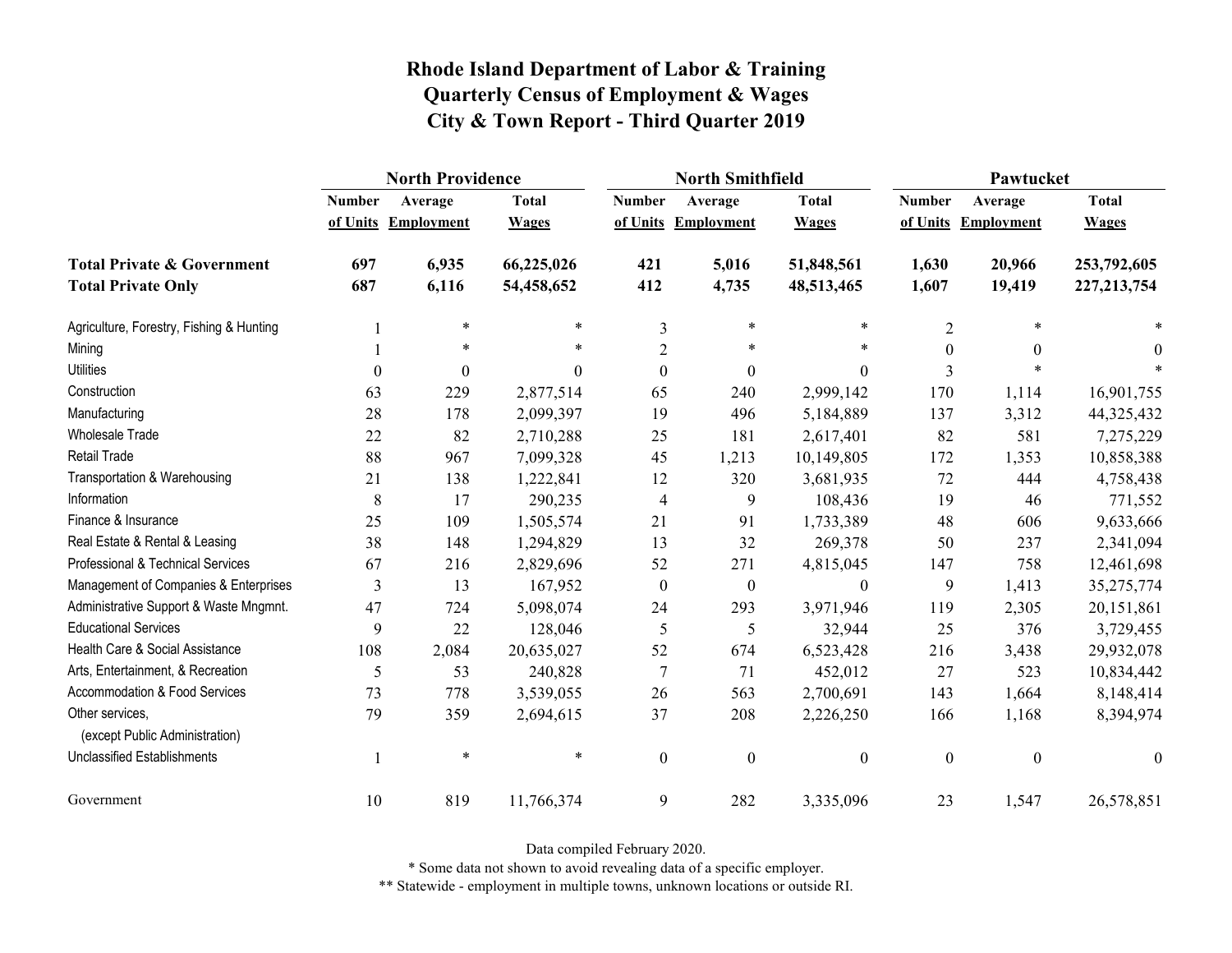|                                                   | Portsmouth     |                     |                  |                  | Providence          |               | Richmond         |                     |                  |
|---------------------------------------------------|----------------|---------------------|------------------|------------------|---------------------|---------------|------------------|---------------------|------------------|
|                                                   | <b>Number</b>  | Average             | <b>Total</b>     | <b>Number</b>    | Average             | <b>Total</b>  | <b>Number</b>    | Average             | <b>Total</b>     |
|                                                   |                | of Units Employment | <b>Wages</b>     |                  | of Units Employment | <b>Wages</b>  |                  | of Units Employment | <b>Wages</b>     |
| <b>Total Private &amp; Government</b>             | 566            | 6,255               | 90,845,484       | 6,098            | 114,012             | 1,625,358,372 | 166              | 2,018               | 22,254,825       |
| <b>Total Private Only</b>                         | 550            | 5,701               | 82,894,119       | 5,991            | 97,967              | 1,365,439,657 | 158              | 1,405               | 12,307,735       |
| Agriculture, Forestry, Fishing & Hunting          | 12             | 53                  | 352,539          | $\overline{2}$   | $\ast$              | *             | 9                | 62                  | 759,851          |
| Mining                                            | $\theta$       | $\boldsymbol{0}$    | $\boldsymbol{0}$ | $\boldsymbol{0}$ | $\Omega$            | $\Omega$      |                  | $\ast$              |                  |
| <b>Utilities</b>                                  |                |                     |                  | 8                | 484                 | 15,687,954    | $\theta$         | $\boldsymbol{0}$    | $\theta$         |
| Construction                                      | 76             | 420                 | 5,738,822        | 310              | 2,868               | 59,182,477    | 26               | 119                 | 1,577,667        |
| Manufacturing                                     | 20             | 1,508               | 38,711,558       | 216              | 3,510               | 38,972,900    | 5                | 90                  | 1,013,042        |
| <b>Wholesale Trade</b>                            | 31             | 119                 | 2,288,200        | 228              | 2,830               | 48,748,600    | 6                | 66                  | 949,817          |
| Retail Trade                                      | 55             | 591                 | 5,742,888        | 652              | 6,725               | 48,601,570    | 23               | 291                 | 2,230,252        |
| Transportation & Warehousing                      | 10             | 83                  | 625,808          | 124              | 813                 | 7,721,584     | 4                | 62                  | 383,746          |
| Information                                       | 15             | 51                  | 1,105,944        | 133              | 1,621               | 24,927,512    | 2                | $\ast$              |                  |
| Finance & Insurance                               | 22             | 184                 | 3,756,627        | 318              | 4,681               | 113,286,646   | 6                | 51                  | 524,819          |
| Real Estate & Rental & Leasing                    | 18             | 34                  | 554,998          | 199              | 1,536               | 20,732,848    | $\theta$         | $\boldsymbol{0}$    | $\Omega$         |
| Professional & Technical Services                 | 72             | 135                 | 2,415,729        | 1,044            | 6,873               | 138,965,893   | 15               | 103                 | 1,448,155        |
| Management of Companies & Enterprises             | 4              | $\ast$              | $\ast$           | 44               | 2,780               | 56,474,471    | $\boldsymbol{0}$ | $\boldsymbol{0}$    | $\theta$         |
| Administrative Support & Waste Mngmnt.            | 37             | 354                 | 2,836,790        | 394              | 7,329               | 68,095,772    | 11               | 82                  | 813,666          |
| <b>Educational Services</b>                       | 18             | 260                 | 2,604,104        | 157              | 11,691              | 190,832,425   | $\overline{0}$   | $\boldsymbol{0}$    | $\Omega$         |
| Health Care & Social Assistance                   | 49             | 942                 | 9,354,465        | 764              | 28,932              | 423,199,960   | 10               | 31                  | 327,472          |
| Arts, Entertainment, & Recreation                 | 12             | 151                 | 1,129,442        | 76               | 1,019               | 8,051,311     | 6                | 136                 | 557,704          |
| Accommodation & Food Services                     | 44             | 603                 | 3,515,670        | 639              | 10,197              | 62,034,315    | 19               | 253                 | 1,049,147        |
| Other services,<br>(except Public Administration) | 54             | 203                 | 2,003,703        | 681              | 4,026               | 39,627,537    | 15               | 33                  | 251,055          |
| <b>Unclassified Establishments</b>                | $\overline{0}$ | $\boldsymbol{0}$    | $\boldsymbol{0}$ | $\overline{2}$   | $\ast$              | $\ast$        | $\boldsymbol{0}$ | $\boldsymbol{0}$    | $\boldsymbol{0}$ |
| Government                                        | 16             | 554                 | 7,951,365        | 107              | 16,045              | 259,918,715   | 8                | 613                 | 9,947,090        |

Data compiled February 2020.

\* Some data not shown to avoid revealing data of a specific employer.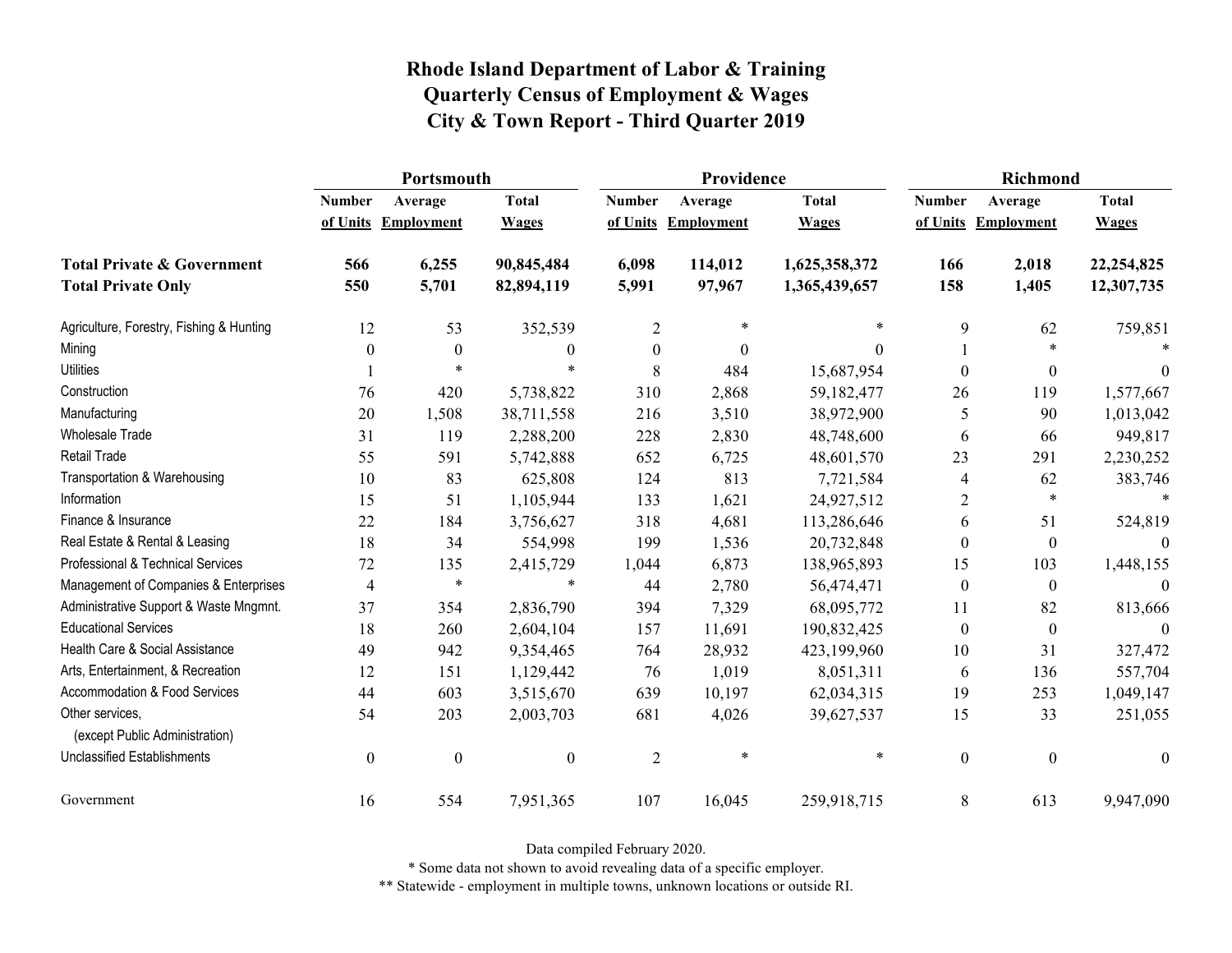|                                                   | <b>Scituate</b>  |                     |                  |                  | Smithfield        |                  | <b>South Kingstown</b> |                     |                  |
|---------------------------------------------------|------------------|---------------------|------------------|------------------|-------------------|------------------|------------------------|---------------------|------------------|
|                                                   | <b>Number</b>    | Average             | <b>Total</b>     | <b>Number</b>    | Average           | <b>Total</b>     | <b>Number</b>          | Average             | <b>Total</b>     |
|                                                   |                  | of Units Employment | <b>Wages</b>     | of Units         | <b>Employment</b> | <b>Wages</b>     |                        | of Units Employment | <b>Wages</b>     |
| <b>Total Private &amp; Government</b>             | 295              | 1,785               | 19,797,518       | 890              | 15,055            | 216,975,787      | 1,067                  | 14,161              | 173, 221, 732    |
| <b>Total Private Only</b>                         | 283              | 1,225               | 10,292,203       | 876              | 14,501            | 209,130,452      | 1,045                  | 10,698              | 116,813,997      |
| Agriculture, Forestry, Fishing & Hunting          | 7                | 70                  | 455,086          | 4                | 17                | 63,172           | 19                     | 141                 | 1,231,404        |
| Mining                                            | $\Omega$         | $\mathbf{0}$        | $\boldsymbol{0}$ |                  | $\ast$            | $\ast$           |                        | $\ast$              |                  |
| <b>Utilities</b>                                  |                  | $\ast$              | $\ast$           | $\boldsymbol{0}$ | $\boldsymbol{0}$  | $\boldsymbol{0}$ | $\overline{2}$         | $\ast$              |                  |
| Construction                                      | 73               | 266                 | 3,147,532        | 116              | 1,076             | 18,827,209       | 137                    | 481                 | 5,946,409        |
| Manufacturing                                     | 10               | 14                  | 151,857          | 59               | 1,063             | 14,943,651       | 33                     | 567                 | 10,759,921       |
| <b>Wholesale Trade</b>                            | 13               | 28                  | 369,204          | 49               | 700               | 12,141,610       | 56                     | 508                 | 10,354,971       |
| <b>Retail Trade</b>                               | 20               | 199                 | 1,479,862        | 101              | 1,804             | 12,989,903       | 101                    | 1,248               | 10,621,023       |
| Transportation & Warehousing                      | 15               | 54                  | 673,893          | 16               | 137               | 2,637,870        | 10                     | 100                 | 875,495          |
| Information                                       | 3                | 22                  | 102,746          | $\,8\,$          | 154               | 2,934,694        | 21                     | 137                 | 2,340,574        |
| Finance & Insurance                               | 10               | 16                  | 168,342          | 47               | 3,298             | 74,302,508       | 34                     | 344                 | 5,772,022        |
| Real Estate & Rental & Leasing                    | 7                | 14                  | 144,309          | 22               | 111               | 1,951,523        | 30                     | 216                 | 1,603,315        |
| Professional & Technical Services                 | 30               | 89                  | 1,093,983        | 129              | 662               | 13,643,739       | 120                    | 361                 | 6,665,588        |
| Management of Companies & Enterprises             | $\Omega$         | $\mathbf{0}$        | $\boldsymbol{0}$ | 5                | 305               | 6,207,343        | 7                      | 20                  | 395,708          |
| Administrative Support & Waste Mngmnt.            | 21               | 48                  | 458,049          | 62               | 518               | 6,565,921        | 91                     | 374                 | 3,942,027        |
| <b>Educational Services</b>                       |                  | $\ast$              | $\ast$           | 10               | 873               | 14,491,042       | 20                     | 335                 | 3,092,256        |
| Health Care & Social Assistance                   | 28               | 115                 | 702,152          | 76               | 1,439             | 12,067,836       | 124                    | 3,055               | 34,477,765       |
| Arts, Entertainment, & Recreation                 | $\overline{2}$   | 23                  | 38,517           | 16               | 87                | 513,432          | 31                     | 281                 | 1,887,504        |
| Accommodation & Food Services                     | 19               | 193                 | 721,431          | 84               | 1,560             | 7,936,726        | 105                    | 1,809               | 10,889,285       |
| Other services,<br>(except Public Administration) | 23               | 73                  | 576,099          | 70               | 670               | 6,599,079        | 103                    | 692                 | 5,504,277        |
| <b>Unclassified Establishments</b>                | $\boldsymbol{0}$ | $\boldsymbol{0}$    | $\boldsymbol{0}$ |                  | $\ast$            | $\ast$           | $\boldsymbol{0}$       | $\boldsymbol{0}$    | $\boldsymbol{0}$ |
| Government                                        | 12               | 561                 | 9,505,315        | 14               | 554               | 7,845,335        | 22                     | 3,463               | 56,407,735       |

Data compiled February 2020.

\* Some data not shown to avoid revealing data of a specific employer.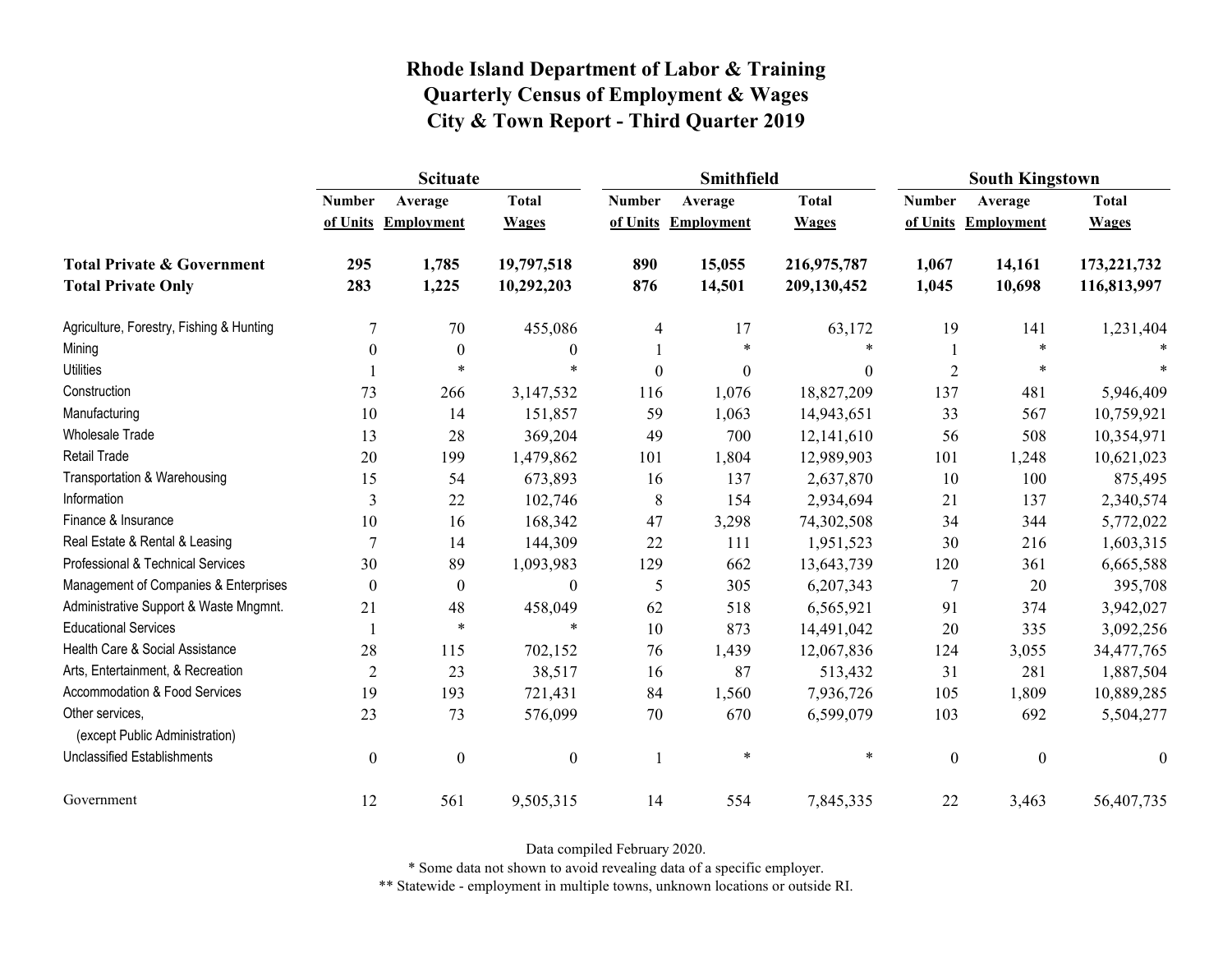|                                                   | <b>Tiverton</b>  |                     |                  |                  | Warren              |                  | Warwick       |                     |              |
|---------------------------------------------------|------------------|---------------------|------------------|------------------|---------------------|------------------|---------------|---------------------|--------------|
|                                                   | <b>Number</b>    | Average             | <b>Total</b>     | <b>Number</b>    | Average             | <b>Total</b>     | <b>Number</b> | Average             | <b>Total</b> |
|                                                   |                  | of Units Employment | <b>Wages</b>     |                  | of Units Employment | <b>Wages</b>     |               | of Units Employment | <b>Wages</b> |
| <b>Total Private &amp; Government</b>             | 402              | 3,377               | 31,843,386       | 404              | 3,739               | 36,931,053       | 3,192         | 48,279              | 597,511,881  |
| <b>Total Private Only</b>                         | 390              | 3,033               | 27,216,294       | 397              | 3,570               | 34,652,672       | 3,159         | 44,810              | 534,412,271  |
| Agriculture, Forestry, Fishing & Hunting          | 6                | 24                  | 123,983          | 1                | $\ast$              | *                | 12            | 44                  | 315,271      |
| Mining                                            | $\boldsymbol{0}$ | $\boldsymbol{0}$    | $\Omega$         | $\boldsymbol{0}$ | $\boldsymbol{0}$    | $\boldsymbol{0}$ | $\theta$      | $\theta$            | $\theta$     |
| <b>Utilities</b>                                  | 3                | 22                  | 552,960          | $\mathbf{0}$     | $\mathbf{0}$        | $\theta$         | $\Omega$      | $\theta$            | $\theta$     |
| Construction                                      | 53               | 223                 | 2,738,498        | 49               | 149                 | 1,937,361        | 300           | 2,526               | 42,114,070   |
| Manufacturing                                     | 16               | 120                 | 936,924          | 35               | 783                 | 9,404,117        | 112           | 2,849               | 41,257,602   |
| <b>Wholesale Trade</b>                            | 21               | 106                 | 1,448,243        | 20               | 126                 | 2,024,944        | 199           | 1,801               | 26,165,821   |
| <b>Retail Trade</b>                               | 62               | 615                 | 6,074,394        | 42               | 282                 | 1,691,016        | 379           | 7,138               | 58,919,855   |
| Transportation & Warehousing                      | 10               | 49                  | 274,091          | $\overline{2}$   | $\ast$              | $\ast$           | 72            | 2,338               | 27,191,559   |
| Information                                       |                  | $\ast$              | $\ast$           | 3                | 35                  | 500,683          | 31            | 379                 | 4,910,714    |
| Finance & Insurance                               | 14               | 57                  | 731,065          | 12               | 184                 | 2,362,199        | 202           | 2,689               | 50,328,046   |
| Real Estate & Rental & Leasing                    | 5                | 8                   | 112,062          | 10               | 44                  | 393,628          | 128           | 1,189               | 13,118,552   |
| Professional & Technical Services                 | 44               | 71                  | 1,413,916        | 45               | 219                 | 3,447,776        | 419           | 1,810               | 27,961,335   |
| Management of Companies & Enterprises             |                  | $\ast$              | $\ast$           |                  | $\ast$              | $\ast$           | 21            | 1,627               | 29,800,215   |
| Administrative Support & Waste Mngmnt.            | 36               | 91                  | 933,854          | 31               | 174                 | 1,367,477        | 236           | 2,963               | 26,841,343   |
| <b>Educational Services</b>                       | 5                | 25                  | 140,440          | 5                | 78                  | 957,934          | 44            | 539                 | 5,657,371    |
| Health Care & Social Assistance                   | 28               | 396                 | 3,482,460        | 37               | 497                 | 4,893,666        | 395           | 8,763               | 131,046,839  |
| Arts, Entertainment, & Recreation                 | 5                | 47                  | 215,642          | 8                | 63                  | 328,468          | 38            | 727                 | 4,122,822    |
| Accommodation & Food Services                     | 36               | 1,059               | 7,239,883        | 46               | 610                 | 2,748,188        | 261           | 5,686               | 30,389,651   |
| Other services,<br>(except Public Administration) | 44               | 118                 | 741,050          | 50               | 217                 | 1,565,162        | 307           | 1,739               | 14,230,111   |
| <b>Unclassified Establishments</b>                | $\boldsymbol{0}$ | $\boldsymbol{0}$    | $\boldsymbol{0}$ | $\boldsymbol{0}$ | $\boldsymbol{0}$    | $\boldsymbol{0}$ | 3             | 4                   | 41,094       |
| Government                                        | 12               | 344                 | 4,627,092        | $\tau$           | 169                 | 2,278,381        | 33            | 3,469               | 63,099,610   |

Data compiled February 2020.

\* Some data not shown to avoid revealing data of a specific employer.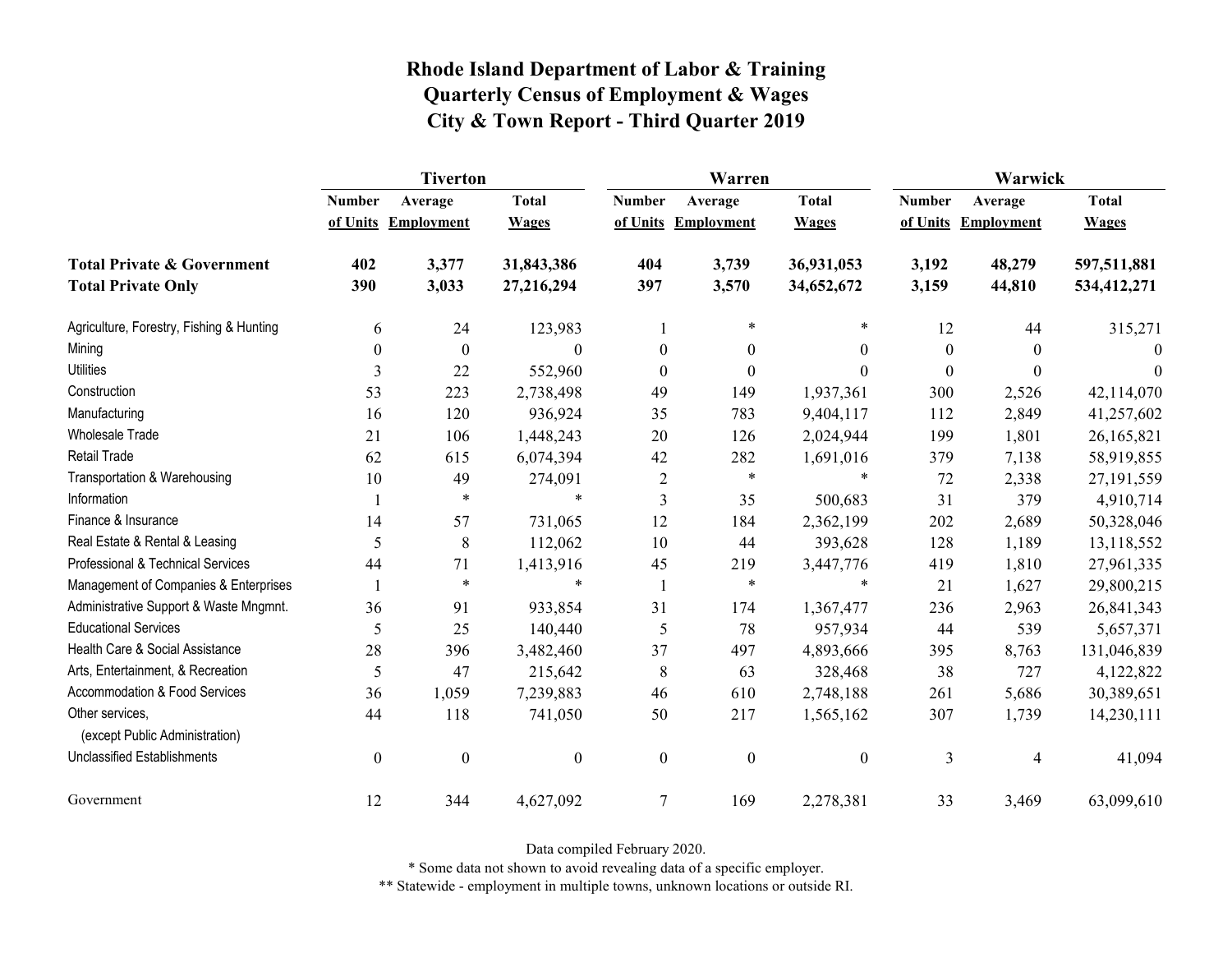|                                                   | <b>West Greenwich</b> |                     |                  |                  | <b>West Warwick</b> |                  |                  | Westerly            |              |  |
|---------------------------------------------------|-----------------------|---------------------|------------------|------------------|---------------------|------------------|------------------|---------------------|--------------|--|
|                                                   | <b>Number</b>         | Average             | <b>Total</b>     | <b>Number</b>    | Average             | <b>Total</b>     | <b>Number</b>    | Average             | <b>Total</b> |  |
|                                                   |                       | of Units Employment | <b>Wages</b>     |                  | of Units Employment | <b>Wages</b>     |                  | of Units Employment | <b>Wages</b> |  |
| <b>Total Private &amp; Government</b>             | 242                   | 3,276               | 52,068,341       | 592              | 7,849               | 96,319,195       | 920              | 10,961              | 102,099,086  |  |
| <b>Total Private Only</b>                         | 232                   | 2,958               | 47,578,326       | 577              | 6,976               | 84,646,475       | 901              | 9,863               | 92,649,131   |  |
| Agriculture, Forestry, Fishing & Hunting          |                       | $\ast$              | $\ast$           |                  | $\ast$              | $\ast$           | $\overline{2}$   | $\ast$              |              |  |
| Mining                                            |                       | $\ast$              | *                | $\boldsymbol{0}$ | $\mathbf{0}$        | $\theta$         |                  |                     |              |  |
| <b>Utilities</b>                                  | $\boldsymbol{0}$      | $\boldsymbol{0}$    | $\theta$         |                  | *                   | $\ast$           |                  | $\ast$              |              |  |
| Construction                                      | 40                    | 124                 | 1,499,195        | 67               | 429                 | 5,341,451        | 93               | 379                 | 4,847,347    |  |
| Manufacturing                                     | 11                    | 906                 | 20,228,317       | 25               | 1,317               | 18,048,583       | 28               | 630                 | 8,292,938    |  |
| <b>Wholesale Trade</b>                            | 12                    | 250                 | 4,692,052        | 25               | 342                 | 4,922,408        | 38               | 95                  | 1,438,050    |  |
| <b>Retail Trade</b>                               | 13                    | 103                 | 730,606          | 83               | 992                 | 11,320,640       | 140              | 2,085               | 16,170,933   |  |
| Transportation & Warehousing                      | 9                     | 237                 | 2,842,450        | 12               | 369                 | 5,141,045        | 13               | 89                  | 771,409      |  |
| Information                                       | 4                     | 13                  | 260,264          | 14               | 707                 | 13,579,057       | 13               | 95                  | 1,247,133    |  |
| Finance & Insurance                               | 10                    | 17                  | 196,017          | 19               | 81                  | 1,361,356        | 32               | 206                 | 3,256,229    |  |
| Real Estate & Rental & Leasing                    | 10                    | 128                 | 1,994,611        | 21               | 70                  | 579,257          | 21               | 87                  | 717,560      |  |
| Professional & Technical Services                 | 39                    | 508                 | 10,109,980       | 58               | 206                 | 3,183,257        | 86               | 253                 | 3,874,170    |  |
| Management of Companies & Enterprises             | $\overline{2}$        | $\ast$              | $\ast$           | $\overline{2}$   | $\ast$              | $\ast$           | 5                | 263                 | 4,512,793    |  |
| Administrative Support & Waste Mngmnt.            | 26                    | 183                 | 1,594,807        | 41               | 313                 | 2,542,116        | 63               | 274                 | 2,131,437    |  |
| <b>Educational Services</b>                       |                       | $\ast$              | $\ast$           | 6                | 30                  | 161,836          | 8                | 37                  | 352,582      |  |
| Health Care & Social Assistance                   | 22                    | 109                 | 886,246          | 61               | 894                 | 8,916,053        | 108              | 1,811               | 20,675,726   |  |
| Arts, Entertainment, & Recreation                 | 3                     | 34                  | 152,983          | $\tau$           | 26                  | 207,210          | 41               | 907                 | 5,924,468    |  |
| Accommodation & Food Services                     | 19                    | 274                 | 1,598,323        | 60               | 728                 | 3,406,758        | 119              | 2,249               | 15,335,554   |  |
| Other services,<br>(except Public Administration) | 9                     | 22                  | 179,120          | 74               | 308                 | 2,494,516        | 89               | 376                 | 2,585,274    |  |
| <b>Unclassified Establishments</b>                | $\boldsymbol{0}$      | $\boldsymbol{0}$    | $\boldsymbol{0}$ | $\boldsymbol{0}$ | $\boldsymbol{0}$    | $\boldsymbol{0}$ | $\boldsymbol{0}$ | $\boldsymbol{0}$    | $\theta$     |  |
| Government                                        | 10                    | 318                 | 4,490,015        | 15               | 873                 | 11,672,720       | 19               | 1,098               | 9,449,955    |  |

Data compiled February 2020.

\* Some data not shown to avoid revealing data of a specific employer.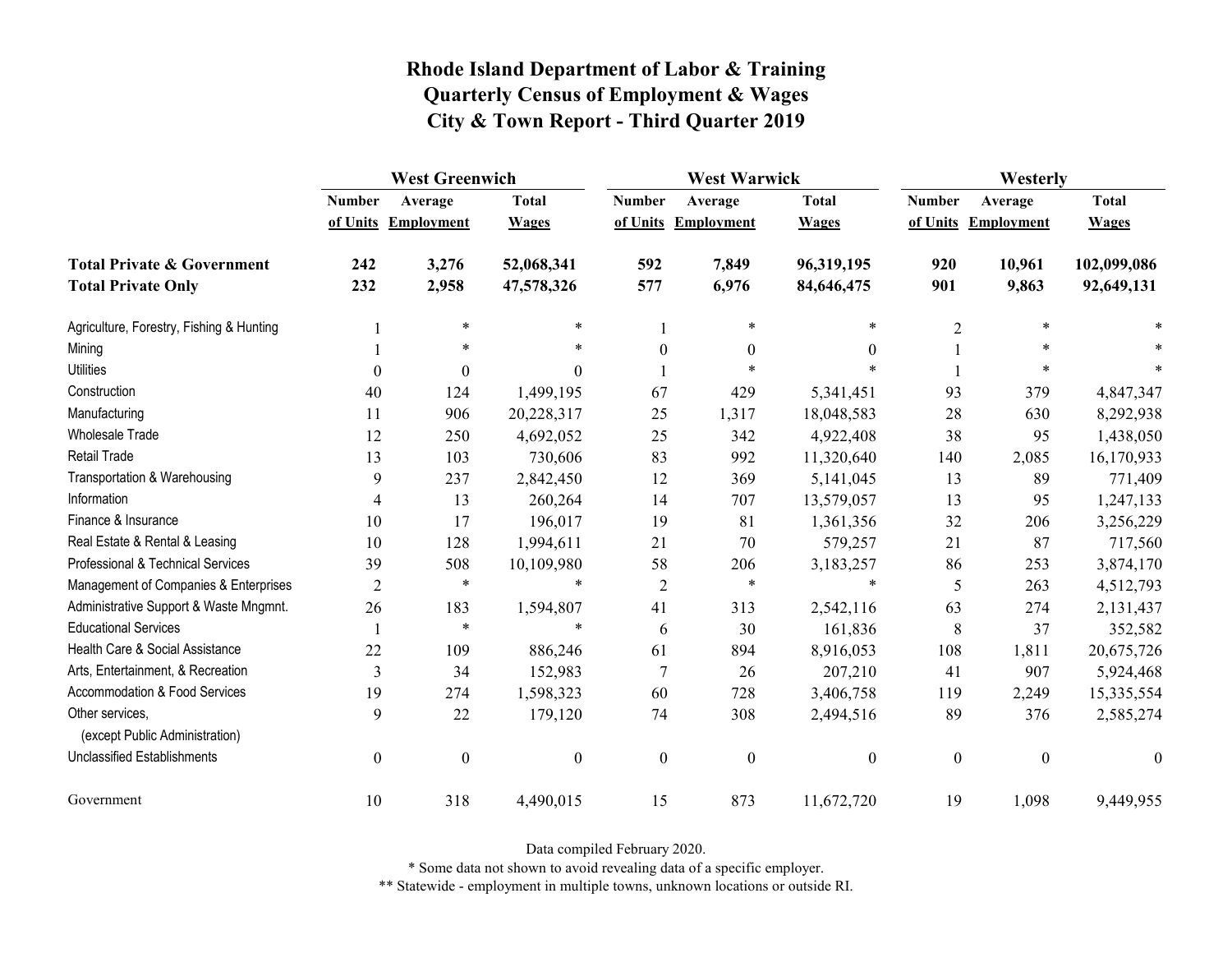|                                                   |                  | Woonsocket        |                  | Statewide **     |                   |              |  |
|---------------------------------------------------|------------------|-------------------|------------------|------------------|-------------------|--------------|--|
|                                                   | <b>Number</b>    | Average           | <b>Total</b>     | <b>Number</b>    | Average           | <b>Total</b> |  |
|                                                   | of Units         | <b>Employment</b> | <b>Wages</b>     | of Units         | <b>Employment</b> | <b>Wages</b> |  |
| <b>Total Private &amp; Government</b>             | 922              | 13,884            | 199,061,467      | 4,752            | 10,590            | 220,596,811  |  |
| <b>Total Private Only</b>                         | 905              | 12,410            | 177,567,155      | 4,725            | 10,450            | 216,999,609  |  |
| Agriculture, Forestry, Fishing & Hunting          | $\boldsymbol{0}$ | $\boldsymbol{0}$  | $\boldsymbol{0}$ | 3                | 5                 | 29,835       |  |
| Mining                                            | $\boldsymbol{0}$ | $\boldsymbol{0}$  | $\boldsymbol{0}$ | $\boldsymbol{0}$ | $\boldsymbol{0}$  | $\theta$     |  |
| <b>Utilities</b>                                  | $\overline{2}$   | $\ast$            | $\ast$           | 9                | 6                 | 181,462      |  |
| Construction                                      | 71               | 380               | 4,647,381        | 247              | 832               | 14,215,224   |  |
| Manufacturing                                     | 54               | 961               | 11,880,570       | 140              | 165               | 4,106,309    |  |
| <b>Wholesale Trade</b>                            | 38               | 330               | 5,716,368        | 1,212            | 2,235             | 60,977,843   |  |
| <b>Retail Trade</b>                               | 114              | 1,324             | 16,932,466       | 133              | 223               | 3,751,318    |  |
| Transportation & Warehousing                      | 22               | 537               | 5,963,390        | 69               | 296               | 3,869,160    |  |
| Information                                       | 10               | $\ast$            | $\ast$           | 209              | 525               | 12,683,920   |  |
| Finance & Insurance                               | 25               | 139               | 1,860,058        | 213              | 629               | 14,656,186   |  |
| Real Estate & Rental & Leasing                    | 36               | 119               | 1,327,429        | 66               | 142               | 1,781,357    |  |
| Professional & Technical Services                 | 153              | 515               | 9,865,277        | 1,217            | 2,162             | 56,269,651   |  |
| Management of Companies & Enterprises             | 15               | 2,583             | 66,721,632       | 51               | 209               | 3,536,635    |  |
| Administrative Support & Waste Mngmnt.            | 56               | 387               | 4,481,851        | 575              | 2,166             | 28,429,881   |  |
| <b>Educational Services</b>                       | 12               | 351               | 3,409,381        | 126              | 185               | 2,384,951    |  |
| Health Care & Social Assistance                   | 124              | 3,351             | 37,316,336       | 122              | 248               | 4,459,264    |  |
| Arts, Entertainment, & Recreation                 | $\overline{7}$   | 109               | 662,130          | 42               | 51                | 827,149      |  |
| Accommodation & Food Services                     | 88               | 892               | 4,092,005        | 47               | 123               | 1,099,751    |  |
| Other services,<br>(except Public Administration) | 78               | 380               | 2,186,348        | 169              | 202               | 3,079,023    |  |
| <b>Unclassified Establishments</b>                | $\boldsymbol{0}$ | $\boldsymbol{0}$  | $\boldsymbol{0}$ | 75               | 46                | 660,690      |  |
| Government                                        | 17               | 1,474             | 21,494,312       | 27               | 140               | 3,597,202    |  |

Data compiled February 2020.

\* Some data not shown to avoid revealing data of a specific employer.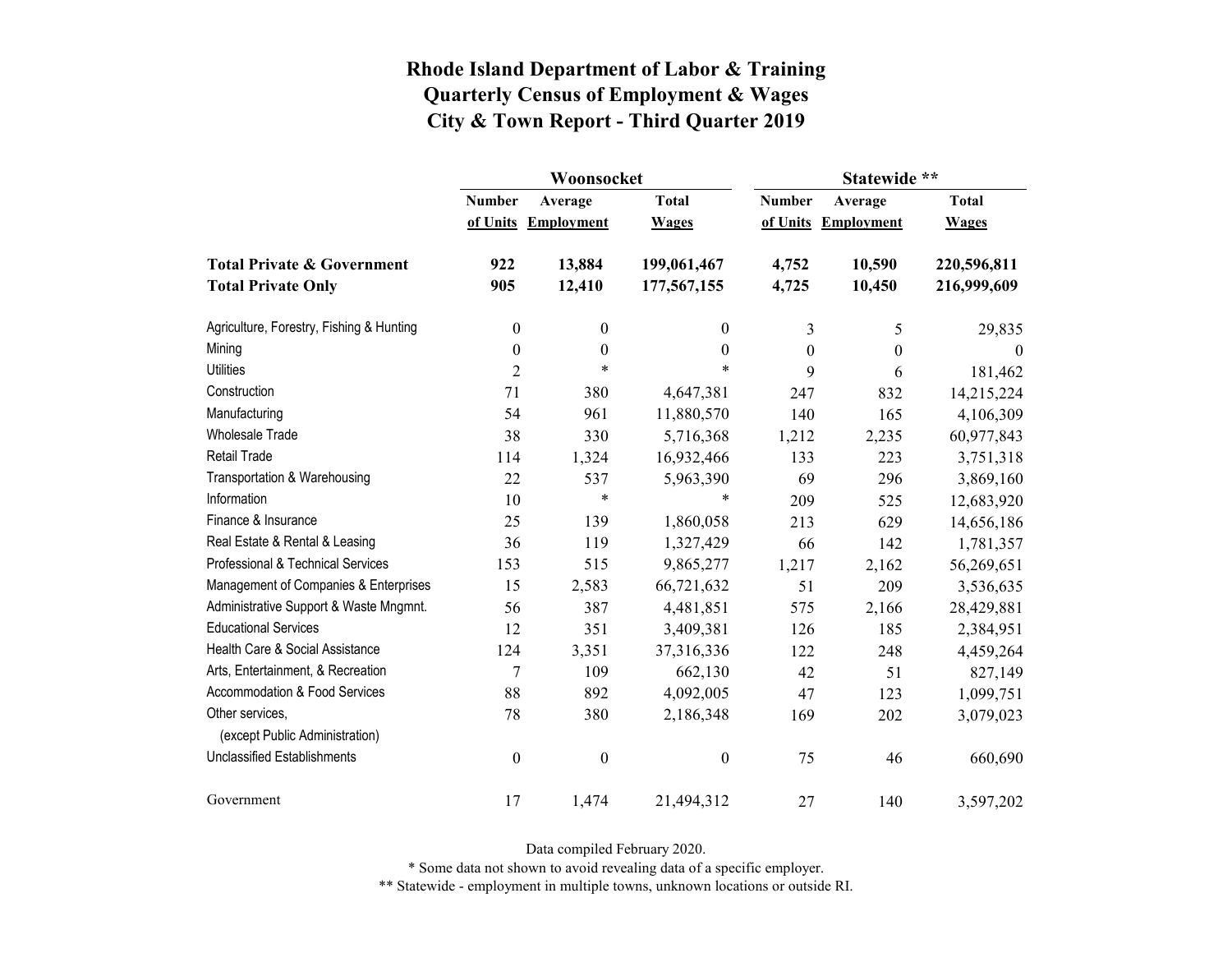|                                                   | <b>Bristol County</b>    |                   |              |               | <b>Kent County</b> |              |               | <b>Newport County</b> |               |  |
|---------------------------------------------------|--------------------------|-------------------|--------------|---------------|--------------------|--------------|---------------|-----------------------|---------------|--|
|                                                   | <b>Number</b>            | Average           | <b>Total</b> | <b>Number</b> | Average            | <b>Total</b> | <b>Number</b> | Average               | <b>Total</b>  |  |
|                                                   | of Units                 | <b>Employment</b> | <b>Wages</b> | of Units      | Employment         | <b>Wages</b> | of Units      | <b>Employment</b>     | <b>Wages</b>  |  |
| <b>Total Private &amp; Government</b>             | 1,589                    | 13,780            | 146,473,369  | 5,600         | 76,028             | 928,037,905  | 3,412         | 43,731                | 564,188,511   |  |
| <b>Total Private Only</b>                         | 1,554                    | 12,055            | 125,881,691  | 5,513         | 69,451             | 822,905,663  | 3,314         | 35,963                | 417, 422, 555 |  |
| Agriculture, Forestry, Fishing & Hunting          | 3                        | 7                 | 21,917       | 19            | 75                 | 517,023      | 42            | 301                   | 2,064,445     |  |
| Mining                                            | $\mathbf{0}$             | $\boldsymbol{0}$  | $\theta$     |               | $\star$            | $\ast$       |               | $\ast$                |               |  |
| <b>Utilities</b>                                  |                          | $\ast$            | $\ast$       | 4             | $\ast$             | *            | 6             | 43                    | 1,153,279     |  |
| Construction                                      | 190                      | 672               | 9,091,555    | 580           | 3,805              | 57,922,639   | 331           | 1,683                 | 22,602,632    |  |
| Manufacturing                                     | 98                       | 1,633             | 20,977,025   | 207           | 5,857              | 93,033,890   | 91            | 2,395                 | 51,726,468    |  |
| Wholesale Trade                                   | 98                       | 340               | 6,706,994    | 321           | 2,878              | 46,102,123   | 155           | 556                   | 10,016,091    |  |
| <b>Retail Trade</b>                               | 133                      | 1,118             | 8,133,745    | 627           | 10,831             | 91,727,440   | 414           | 4,362                 | 36,611,414    |  |
| Transportation & Warehousing                      | 8                        | 105               | 985,384      | 110           | 3,116              | 36,230,698   | 75            | 606                   | 5,207,948     |  |
| Information                                       | 32                       | 87                | 1,771,025    | 68            | 1,193              | 20,910,044   | 51            | 287                   | 5,455,888     |  |
| Finance & Insurance                               | 63                       | 470               | 7,678,766    | 315           | 3,248              | 60,210,550   | 131           | 1,072                 | 27,265,881    |  |
| Real Estate & Rental & Leasing                    | 42                       | 133               | 1,537,986    | 204           | 1,494              | 16,858,714   | 114           | 644                   | 7,348,952     |  |
| Professional & Technical Services                 | 198                      | 491               | 9,672,040    | 736           | 3,487              | 57,813,874   | 484           | 3,514                 | 65,436,518    |  |
| Management of Companies & Enterprises             | 9                        | 78                | 827,356      | 38            | 2,214              | 42,200,790   | 21            | 517                   | 9,964,383     |  |
| Administrative Support & Waste Mngmnt.            | 108                      | 508               | 4,723,404    | 415           | 4,325              | 39,079,985   | 269           | 1,380                 | 12,570,748    |  |
| <b>Educational Services</b>                       | 36                       | 1,524             | 19,848,328   | 77            | 1,331              | 14,597,645   | 55            | 1,115                 | 13,470,089    |  |
| Health Care & Social Assistance                   | 178                      | 1,796             | 15,965,520   | 692           | 12,751             | 170,508,120  | 249           | 4,435                 | 44,853,395    |  |
| Arts, Entertainment, & Recreation                 | 40                       | 533               | 3,867,716    | 67            | 917                | 5,178,914    | 98            | 1,812                 | 18,323,125    |  |
| Accommodation & Food Services                     | 132                      | 1,812             | 9,079,615    | 478           | 9,206              | 48, 481, 297 | 372           | 9,261                 | 66,622,797    |  |
| Other services,<br>(except Public Administration) | 184                      | 748               | 4,986,763    | 551           | 2,720              | 21,490,823   | 354           | 1,975                 | 16,676,443    |  |
| <b>Unclassified Establishments</b>                | $\overline{\phantom{a}}$ | $\ast$            | $\ast$       | 3             | $\overline{4}$     | 41,094       |               | $\ast$                | $\ast$        |  |
| Government                                        | 35                       | 1,725             | 20,591,678   | 87            | 6,539              | 104,316,701  | 98            | 7,768                 | 146,765,956   |  |

Data compiled February 2020.

\* Some data not shown to avoid revealing data of a specific employer.